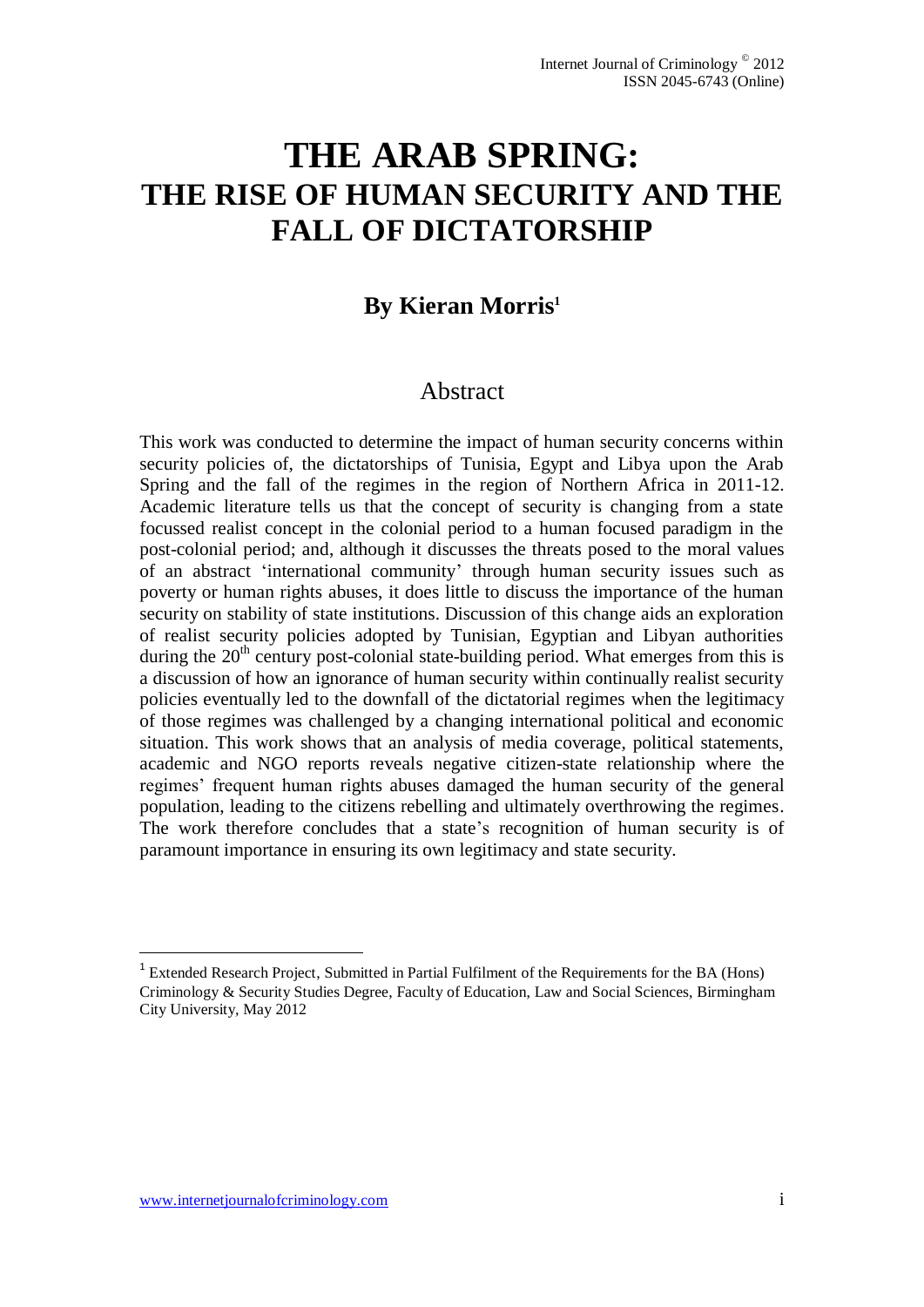## Acknowledgments

It is my great pleasure to extend my most sincere gratitude to Dr Katerina Gachevska for her unwavering support, advice and patience during her supervision of this project. I would also like to thank the course lecturers, notably Dr Lyndsey Harris and Dr Edward Johnson for aiding the development of my skills and confidence required to undertake such a project. Finally I would like to thank my family for their support and also my partner, Miss Jenna Payne, for her faith and encouragement.

Kieran Morris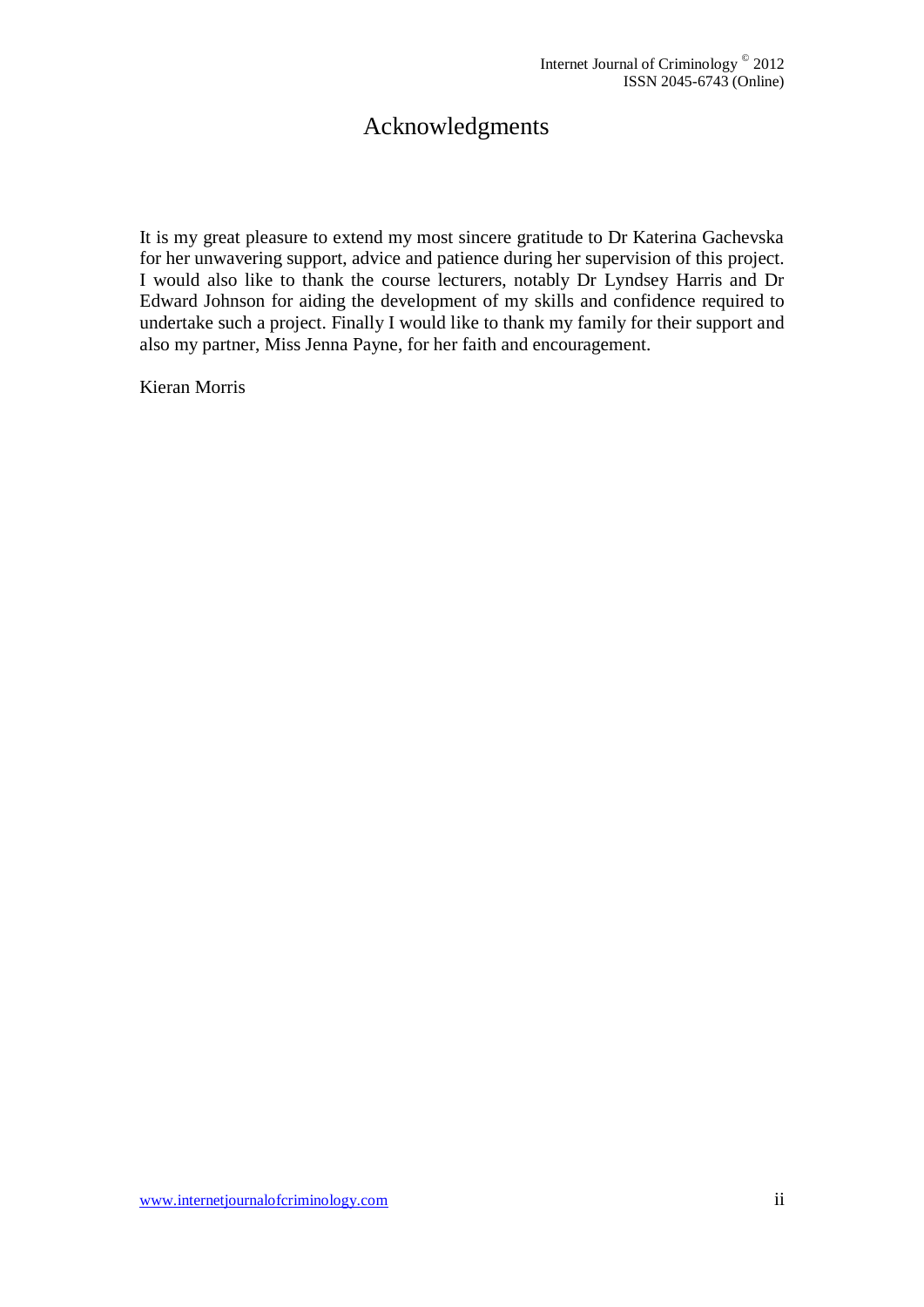### Introduction

Beginning in 2010, it was a period of unexpected political upheaval, social unrest, protests and demonstrations that rapidly spread across the Arab world, bringing a revolutionary spirit of political change that came to be known as 'the Arab spring'. The rallying cry for many protesters and rebels across the Middle East and North Africa: *Ash-sha'ab yurid isqat an-nizam!* – "The people want the fall of the regime" (Abouzeid, R. 2011), has for some been realised with the dictators who shall be the focus of this work, Ben-Ali in Tunisia, Mubarak in Egypt and Gaddafi in Libya, being removed from power.

Various attempts have been made to explain the phenomenon of so many states facing revolution in such a concentrated geographical area within a short period of time, comparable only to the fall of the communist regimes in Eastern Europe in 1989. For example Anderson (2011:3) suggests, 'The timing of the popular revolts – so sudden and almost simultaneous – suggests that the similarities these autocracies shared, from their aging leaders and corrupt and ineffectual governments to their educated, unemployed, and disaffected youth, were sufficient to explain the wave of revolutions'. What this explanation omits to identify is what could be considered to most prominent similarity; these states have been described as 'sultanistic' dictatorships which have 'no purpose apart from maintaining the leader's personal authority'. They were regimes in which the 'leader of a country has managed to gain control of all the levers of state power', where 'no one has any secure rights, and the leader rules with absolute authority' (Goldstone cited in Freeland, 2011). As such it is important to explore how the policies employed to maintain state, and by extension regime security, contributed to the popular revolutions and downfall of three dictators. The concept of security at a national and international level is changing, with its focus shifting from state security to the emerging concept of 'human security'. The security of the individual has always been under contest from various age old violent and non violent threats: hate crime, disease, natural disasters, poverty, human rights abuses. But the new idea of human security is not simply to re-instate that fact but to fundamentally change the priority of collectives' security, and de-organised it around prioritising the security of the individual, even if that clashes with the priorities of traditional state security. As Axworthy (2001:20) states, 'Human security today puts people first and recognizes that their safety is integral to the promotion and maintenance of international security'.

Focussing on the cases of the Tunisia, Egypt and Libya's revolutions of 2010/2011, this work explores how the human security concept is better suited to explain the initiation of the Arab Spring and the eventual downfall of the regimes than the state security concerns of the regimes developed along traditional realist paradigm. It will first discuss how human security has emerged more recently on the basis of a rising human centred political thinking, starting with the adoption of an international human rights regime since the end of the Cold War and finishing with the challenge the traditional security thinking and associated state sovereignty. This is followed by an exploration of the development of the states security policies in Tunisia, Egypt and Libya with a focus on their similar colonial history and state-building in the postcolonial period in which their dictatorships emerged. The third chapter identifies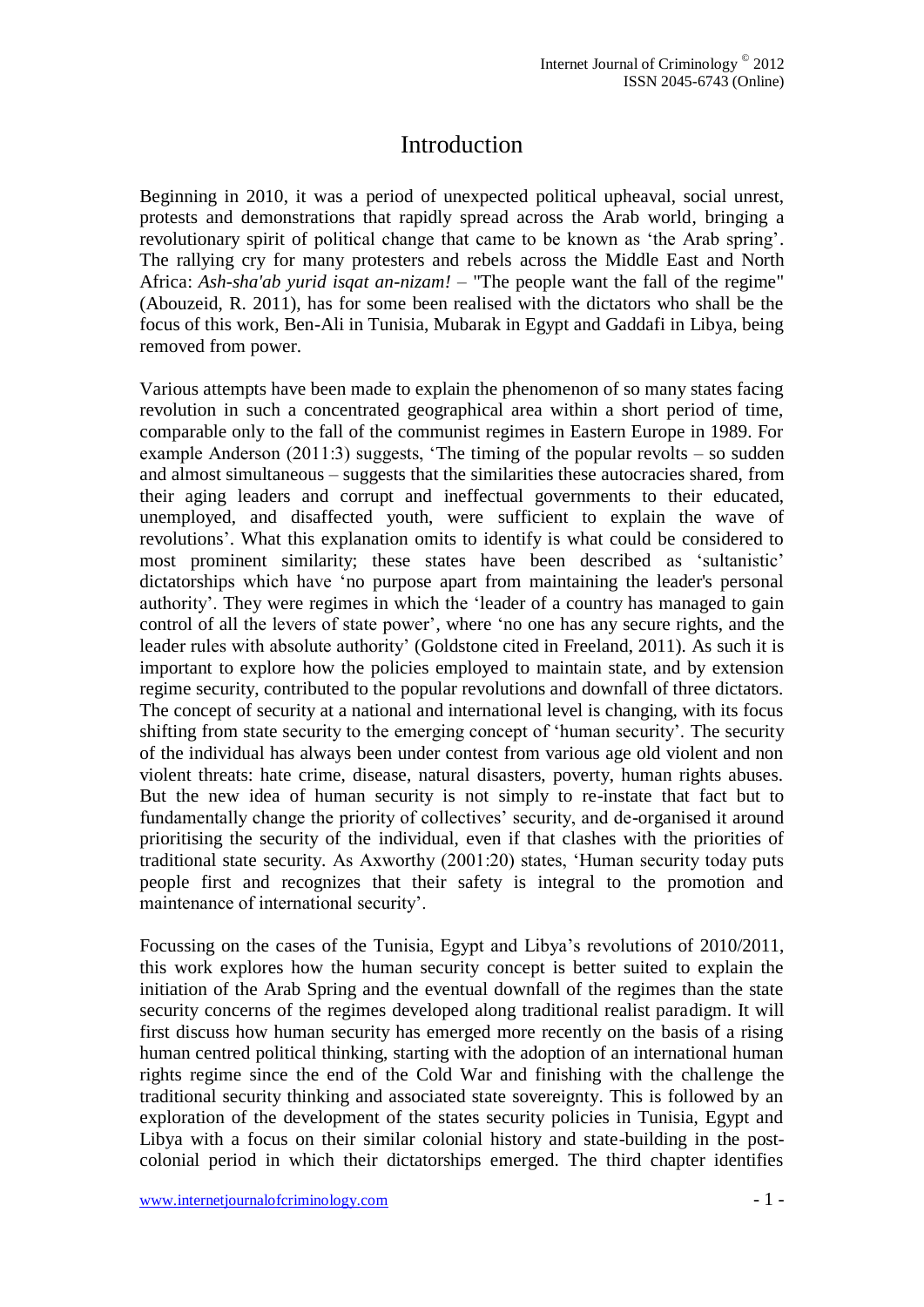similarities in the academic, journalistic and eye-witness accounts of the uprisings in those three states and their context, i.e. their individual social, economical and political situation prior to the uprisings. This is done with the intention of drawing a general conclusion as to extent to which human security issues played a role in the Arab Spring

The analysis in this work is based on data from secondary sources such as governmental and non-governmental organisation (NGO) reports, newspaper and other journalistic articles as well as academic publications. The main benefit of conducting a research based on secondary sources for this work is that the events surrounding the Arab Spring have enjoyed wide media coverage and official debates and there is an abundance of up-to-date information, the quality and reliability of which exceeds what one could achieve through conducting primary research. Also, given the international scale of the Arab Spring, primary research would be unfeasible due to the time and monetary constraints of carrying out such research in the referent states – a problem that can be avoided by conducting secondary research (McQueen & Knussen, 2002:15). There are however a number of disadvantages to using secondary material. For example, journalistic material follows a formula of saleability and so is likely to be subjective and focus on certain aspects of the Arab Spring, such as violence, whilst ignoring less 'newsworthy' issues (Cotter, 2010:56) which decreases the validity of the information (Brighton & Foy, 2007). However, a certain degree of validity will be ensured by the method of 'triangulation', or supporting the journalistic accounts with the other sources described (Gorard & Taylor, 2004:43). As these were popular revolutions, led from below, accounts from the media and nongovernmental organisation (NGO) reports can explain the immediate causes, i.e. popular dissatisfaction, and although there may be other factors that contributed to this dissatisfaction it is beyond the focus of this work to discuss them.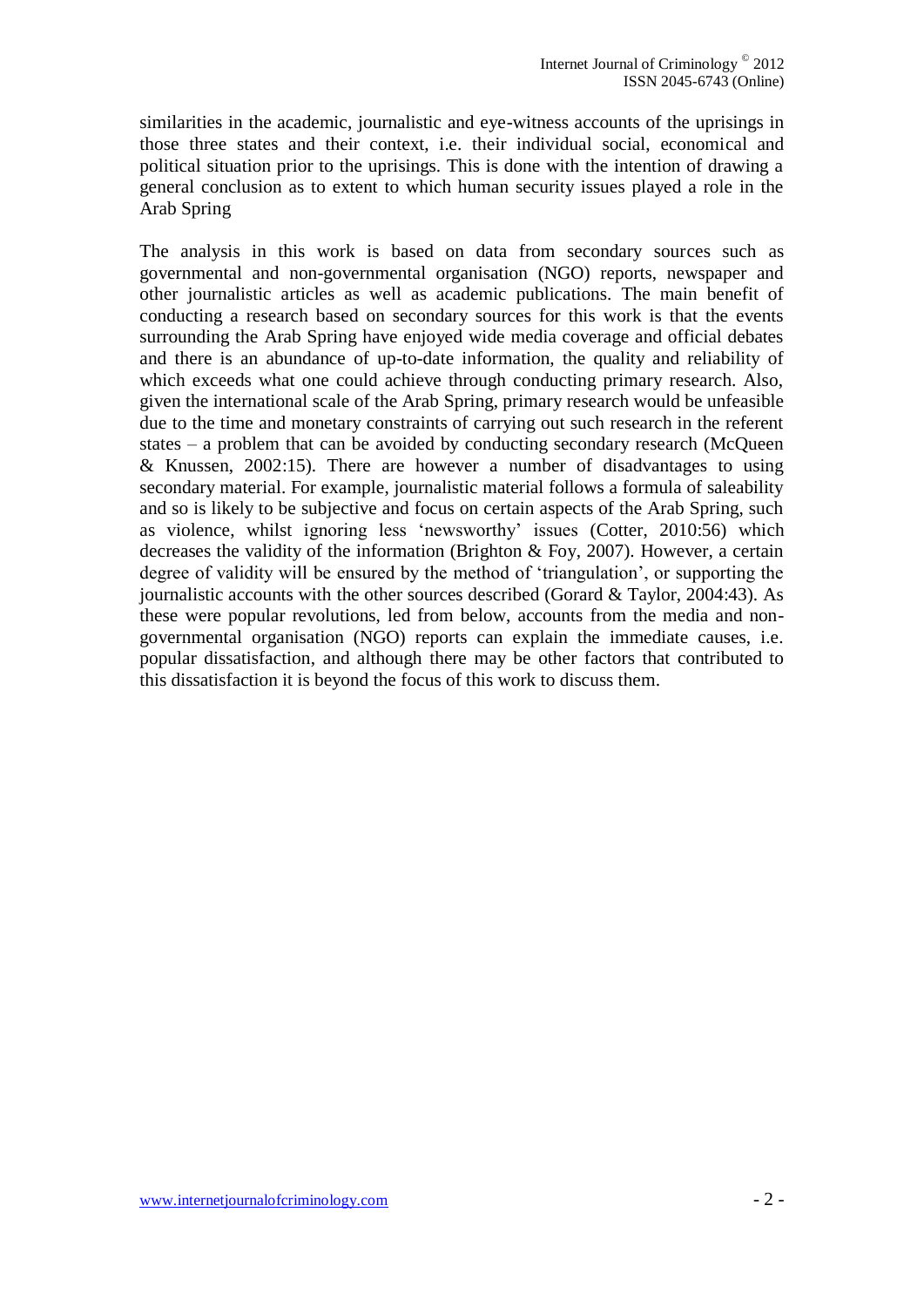# Chapter 1- Literature Review

An analysis of the relationship between the rise of human security and the fall of dictator regimes must start with a discussion of key dilemma inherent in the idea of security, or the prioritisation of the security of the individual versus the security of the collective. The contradiction between the two is clearly expressed in the opposition between the human security idea and the traditional concept of state or national security. This chapter charts the development of the discipline of security studies through the analysis of its dominant theoretical perspectives in order to assess the growing prominence and influence of human security issues.

Walt (1991:213) traces the birth of security studies to the period prior to World War II when the discussion of strategic and military affairs was 'primarily limited' to the interest of the professional military<sup>2</sup> and scholarly study 'on military issues was confined to military and diplomatic history'. However, the horrifying human costs of World War I (WWI) and the subsequent analysis of its causes pointing at a disconnection between politics and the military led to the development of the opinion that 'war was too important to be left to the generals', paving the way for extensive civilian discussion and involvement in military planning during World War II (WWII) (Walt, 1991:214). Wider participation led to the establishment of a framework consisting of four questions from which Buzan and Lene (2009:10) suggest all discussion and debate of the topic of security, particularly international security, has been based upon since the late 1940s. This framework consists of the following questions: should the state be the referent object; should possible threats include internal as well as external sources; should security expand beyond the military sector and the use of force and finally should security be inextricably tied to a dynamic of threats, dangers and urgency?

As a product of civilian participation and development in military and strategic discussion, it is not surprising that the concept of security has focussed on the security of the state, i.e. national/state security. Buzan, Wæver and de Wilde (1998) point out that while the word security itself is old, only during the mid-1940s did the concept of security come to prominence. During this period, the USA began adopting the concept of 'national security' as what Yergin (1977:195. cited in Buzan & Wæver 1998) describes as 'the commanding idea' of US nation building. This became the standard term to describe a field which had once encompassed various topics like war, foreign policy, defence, or military policy (Buzan & Wæver, 1998). This early security agenda shaped two key aspects of security: firstly that the state should be considered the main referent object, *the thing to be secured*; and secondly that the military are the key providers of security. This relationship between the military and the state is encompassed in the traditional realist theories of security. It is the realist assumption that, 'in the world there is a real possibility or risk that other states may either attack one's country or, by the threat of attack, coerce it into situations contrary to its

<sup>&</sup>lt;u>.</u>  $2$  Walt (1991:213) states the exception of studies of arms races by Richardson (1960), the causes of war by Wright 1 (942) and the geopolitics of U.S. grand strategy by Skypman. (1942).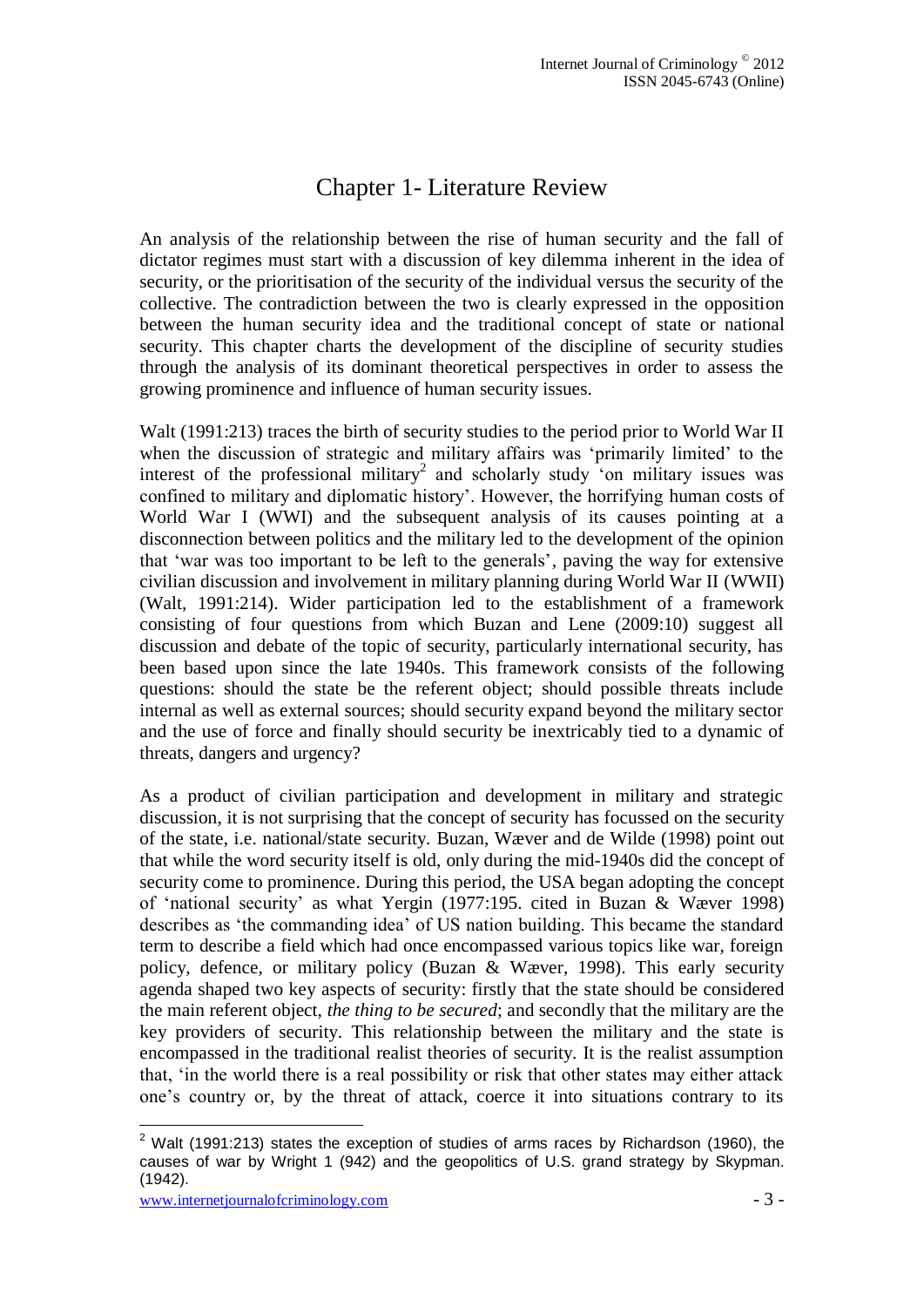interests'; in order to fulfil their own imperial or 'expansionist ambitions' or pursue other interests such as the 'projection of values' (Dower, 2009:44). Realism would therefore, up until the end of the colonial period, remain the dominant security 'policy' adopted by states both looking to militarily defend their empires or defend their state from expansionist imperial powers.

In international relations, the recognition of the state as the referent object of security has long been dominant: firstly because in international affairs states have always been the central actors and secondly, security has always been considered or recognised as the state's main concern (Morgan, 2007:14). Morgan (2007:14) claims that focusing on states 'makes sense' because they:

'(1) developed through the fierce pressures of international politics – more than other political institutions they were shaped by international politics, particularly its security-related features; (2) are unique concentrations of power; (3) remain the ultimate focal points of most people's loyalty and sense of identity; and (4) have created or embody the largest, most powerful, and most effective human communities'.

If the state and by extension, during the colonial period, the empire is to be identified as the referent object, by what criteria can this security be measured and when can a state be considered 'secure'? Wolfer (1952:496) suggests that the level of security is variable and can change in reaction to 'the presence or absence of aggressive intentions on the part of others', again asserting that the military play a vital role in state security. In seeking to, in some way, establish some empirical measurement, Wolfers (1952:485) argues that a state of security should, in the subjective sense be defined as 'an absence of threats to acquired values', defining it in the objective sense as 'the absence of fear that such values will be attacked'. Yet the value test poses even more questions as to which values to be prioritised. Baldwin's (1997:13) for example points out that, as social actors, states have many values including 'physical safety, economic welfare, autonomy, psychological well-being, and so on'. He asserts however that the concept of national security has prioritised political independence and territorial integrity as the key values to be protected (Baldwin, 1997).

The dominance of the realist theory up until the end of the colonial period is largely down to its legitimacy in the conduct of international politics and indeed, its principle beliefs reflected the imperial political dynamics of the time which came to be defined as 'power politics'. Realism holds that people (and therefore states), are naturally 'driven to compete with others for domination and self-advantage' (Kegley & Blanton, 2011:32). The colonial period was characterised by this drive for expansion in the name of state dominance and self interest. As Kegley and Blanton (2011:32) assert, a state's security was based upon its ability to pursue its own interests both in its own expansion and its ability to defend from those expanding. As such they argue that it is the primary obligation of the state to pursue its own interests and therefore must acquire power to do so. As states acquired such power through increasing their military strength, under the time honoured maxim of "might makes right" they adopted a Darwinian understanding of security and survival, i.e. survival of the fittest (Duiker &. Spielvogel, 2007:581). As such militarisation for defence of the state from others increasing in "might" held position as the dominant security policy.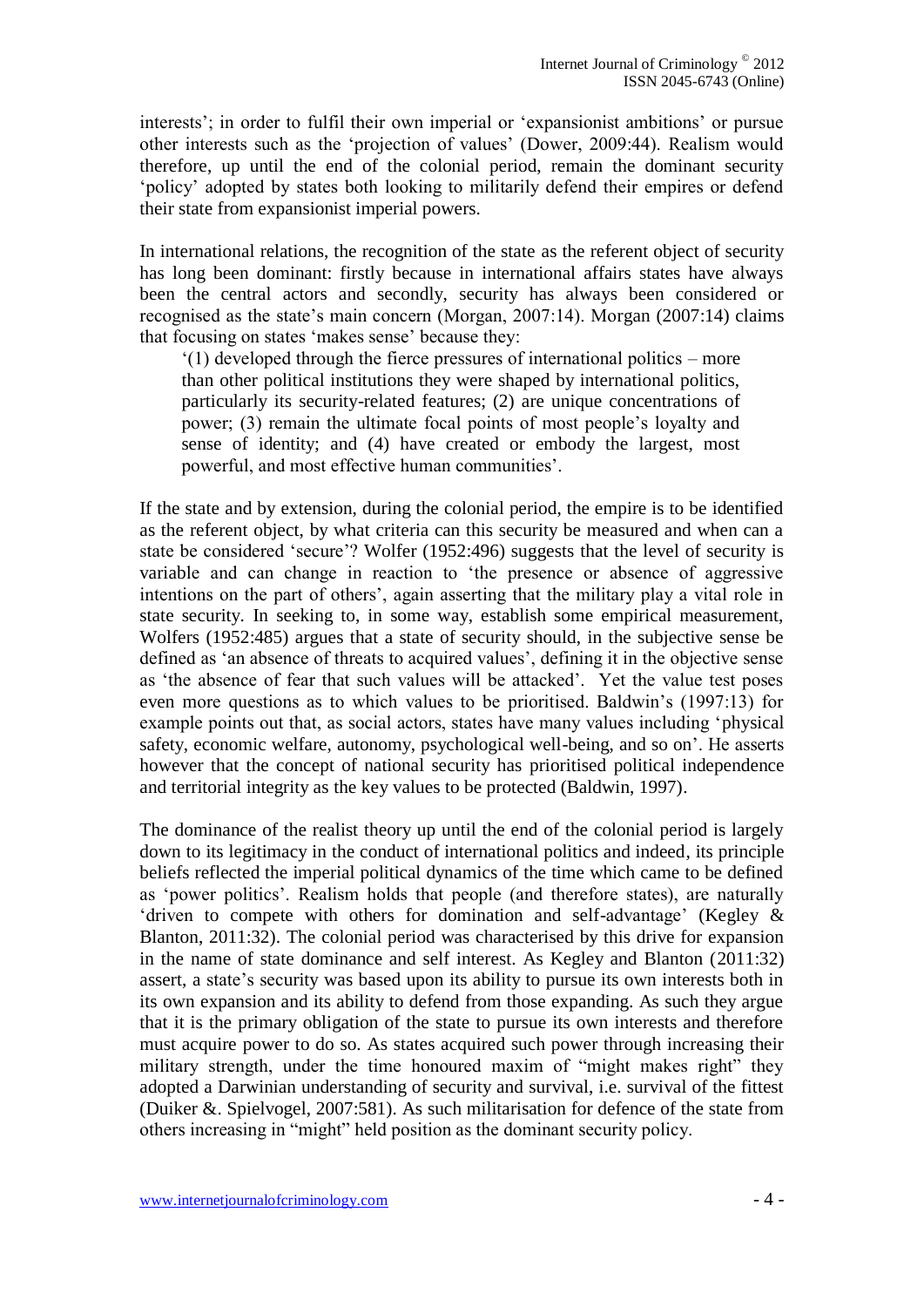The state's military obsession during the colonial period would inevitably lead to the fall of their colonial power that may even be explained from a realist theory perspective. Realism holds that when all or many states seek to maximise their power, stability is maintained through the shifting or reformation of alliances in order to restore the balance of power (Kegley & Blanton, 2011:33). In 1914 during WWI and 1939 during WWII the balance of power would be restored through allies going to war which for various reasons, would bring about the end of colonial power and imperial interests.

However, with the advent of the Cold War in 1945, realism remained dominant in the security paradigm of the European and Western powers as, with the threat of nuclear war with Soviet Russia looming, defence from military attack was of paramount importance. Dower (2009:44) suggests the realist response to this threat was very simple: the development of a strong military to serve the state's security agenda. This military had three roles: to act as deterrence against attack and coercion from other states; secondly to deal with and repel an attack if it does occur; finally a tool to threaten attack or indeed attack in the name of securing the interests of ones own state. The state was to remain the referent object, as defending the state in the bi-polar Cold War world, could have been seen 'as the best way of protecting other referent objects' (Buzan &Hansen, 2009:11) such as the nations' capitalist identity in the West and its communist identity in the East. In the Cold War environment, the state remaining as the referent object symbolised the symbiotic relationship, with regards to mutual security, of the nation and the state: 'the nation supported a powerful state which in turn reciprocated by loyally protecting its society's values and interests' (Buzan & Hansen, 2009:11). It therefore enforced state sovereignty, created a strong national identity and internal legitimacy within the developed world powers, reflecting the concept of a 'social contract' between government and governed described by Rousseau (1973:173-175).

The realist paradigm was also adopted by the newly forming states emerging from the end of colonialism. Morgan (2007:14-15) has essentially refined the values identified by Baldwin (1997:13), by defining four key elements or values which fit into the realist paradigm which are seemingly essential in post-colonial state building: 'safety, autonomy, development and rule'. During the post-colonial state building period, understandably, the importance lay in safety from external aggression on a "new state" and defending their newly drawn borders which often did not coincide with the cultural-tribal identities of the local population and were therefore prone to contestation. Autonomy, or the 'freedom from having to take orders from and be controlled by others' (Morgan, 2007:14), is an obvious concern of the post-colonial state. Indeed, Morgan claims that regimes and leaders often believed that without autonomy from external bodies the state would not exist and therefore its defence is vital to the survival of the state. The third value, national development is defined as economic, social, educational and political improvements (Morgan, 2007:15). Such improvements are often (though not exclusively) sought through the acquisition of resources which can be use to improve military strength, living standards, etc. Finally the security to 'rule one's own domain' (Morgan, 2007:15), is to be considered as 'having the power, reach, and legitimacy to gain obedience and quell disobedience'; a concept, that with autonomy, can be closely linked with the idea of state sovereignty which is often at the forefront of security studies debate.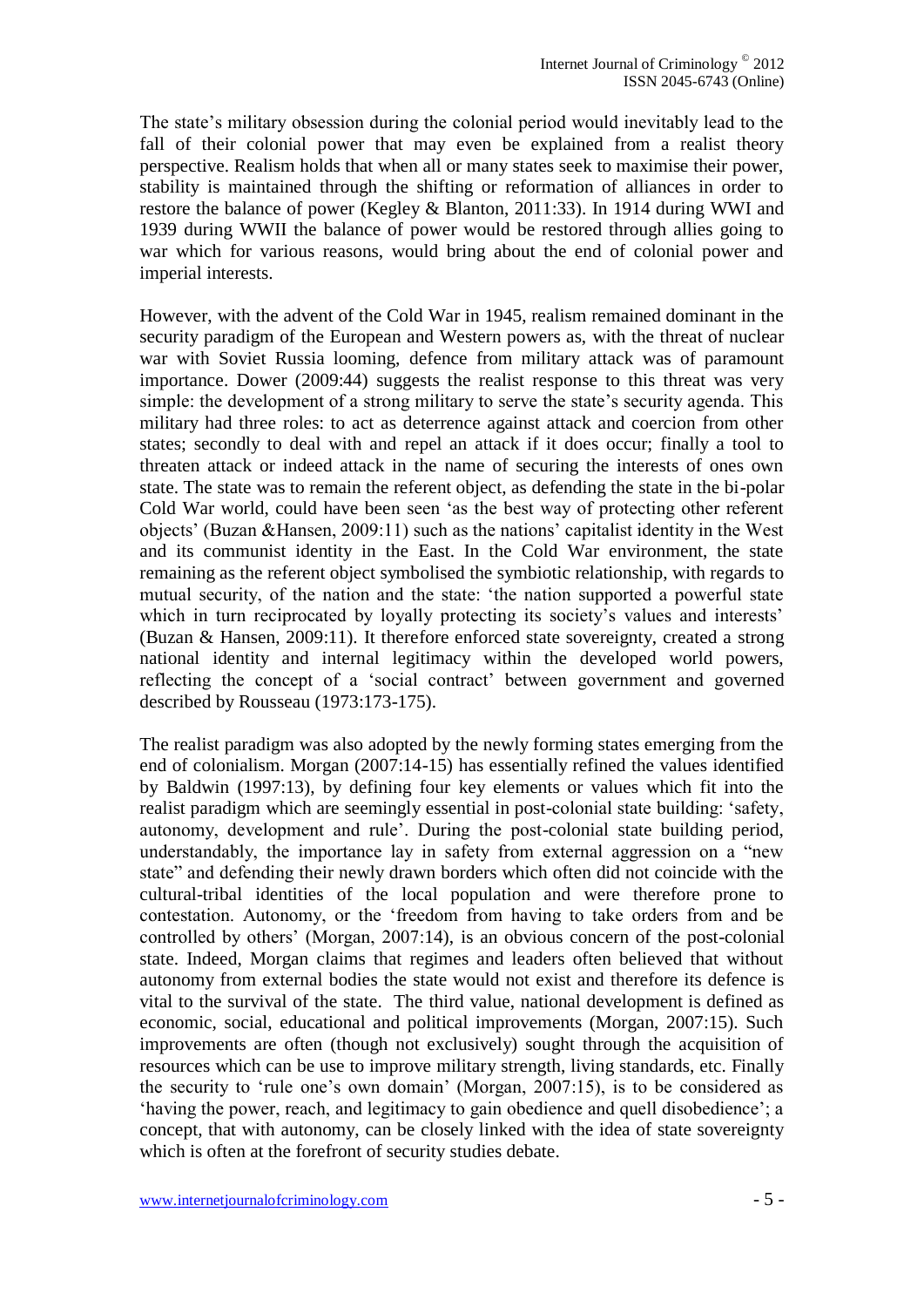The legal doctrine of state sovereignty, the Treaty of Westphalia of 1648, defines the 'liberty of states as their independence from foreign control and coercion' (Bealey, 1999:306. cited in Haynes, 2001:144 & Walzer, 2006:89). Sovereignty also entails the state maintaining a monopoly on the use of force within its borders (Morgan, 2007:17). Therefore a state can not be legitimate if it does not secure its sovereignty from foreign influence; an obvious concern of the post-colonial new state which, as will be discussed in chapter 2, often remains under the influence of its previous colonial master after independence. However integral these factors are to state building, realism lost credibility as a security policy for new states largely due to the substantial increase in the number of intra-state conflicts within developing countries during the post-colonial period. It would appear that many of the causes of these intrastate conflicts relate to problems with this realist perception of state building, authority and legitimacy. Santos (2012:219) states that, 'The origins of these conflicts are mostly power issues at national or international level, related to territory, autonomy, secession, ideological and religious systems, and natural resources'. This shows the difficulty of consolidation of power internally and establishing legitimacy through a realist framework, especially if external interference and influence from international bodies remains strong.

The collapse of the Soviet Union and the conclusion of the Cold War triggered a major shift in the strategic landscape and 'security analysts naturally seized on the opportunity to critically think about the meaning and implications of the end of the Cold War for the study of international security studies' (Dannreuther, 2007:13). Dannreuther (2007:1) claims that during the Cold War period the direction of international security scholars had been clearly defined; there was a defined enemy; 'the threat was of the use, or the threat of use, of deadly military force; the fear was of the uncontrolled escalation of military conflict to a nuclear level' and as such the study of security was 'synonymous with military strategy and statecraft'. However, with the dissipation of the threats posed during the Cold War and the increase of intrastate wars within developing countries, such clarity in the security studies field would be lost and some of the key realist understandings of the concept created during its development would be debated and challenged. Krause and Williams (1996:230) argue that the traditional neo-realist framework, with its focus on 'safeguarding the core values of a state from military threats emanating from outside its borders is no longer adequate (if it ever was) as a means of understanding what (or who) is to be secured, from what threats, and by what means'.

Commentators such as Axworthy (2001:19) suggest that the meaning of the word security has changed in the post-Cold War world because of the emergence of the 'human element', which makes the human or individual the referent object of security; challenging the supremacy of military-state complex within security theorising and making the security of the individual, 'the ultimate goal, to which all instruments and peripheral actors are subordinated' (Tadjbakhsh & Chenoy, 2007:13). In the human security paradigm there is the issue of definitional clarification. One definition of human security was given in the 2003 report of the Commission of Human Security (CHS) as follows: 'Human security means protecting fundamental freedoms—freedoms that are the essence of life. It means protecting people from critical (severe) and pervasive (widespread) threats and situations' through a strategy of protection and empowerment (2003:4). The CHS (2003:4) states, 'It means using processes that build on people's strengths and aspirations. It means creating political,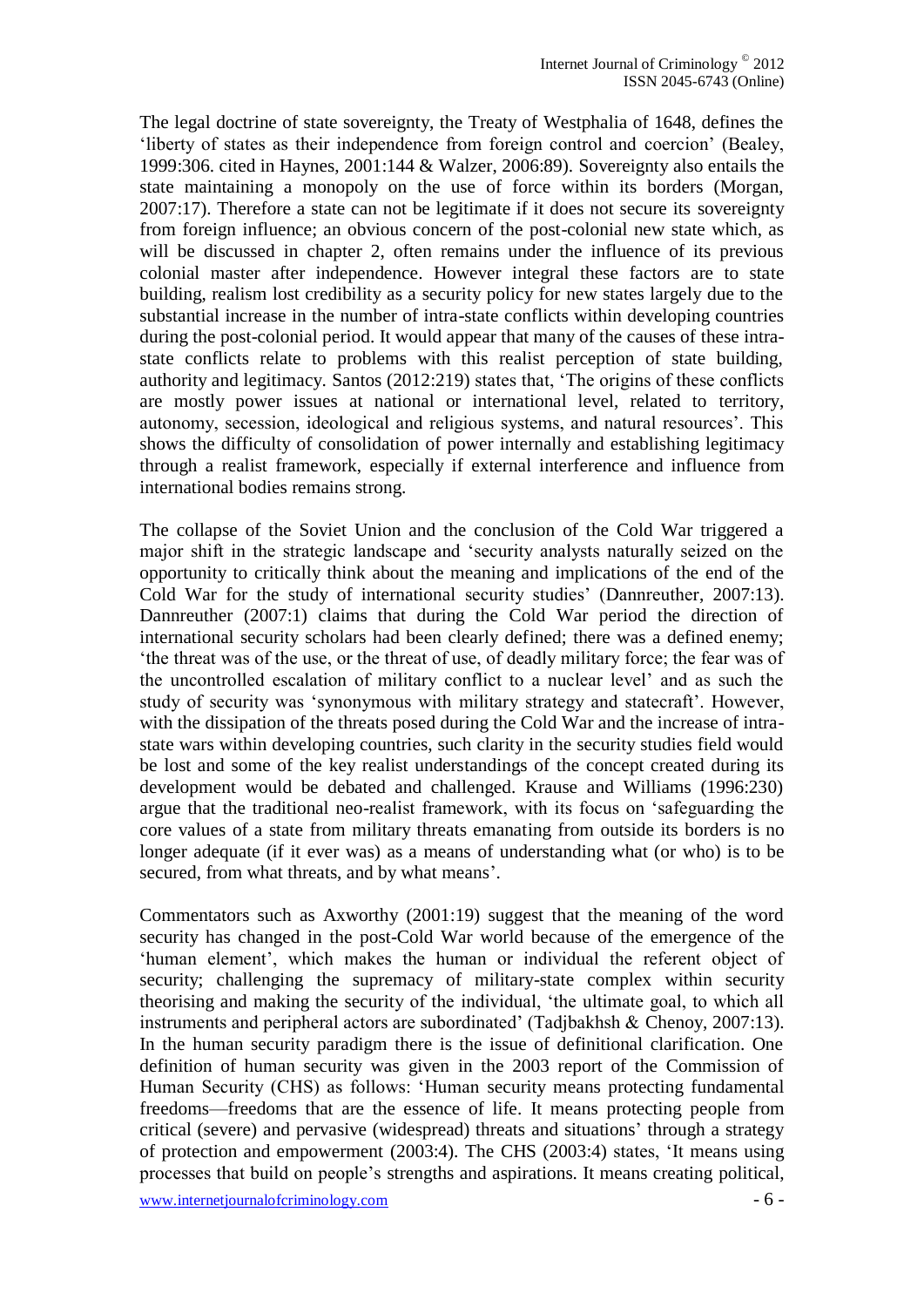social, environmental, economic, military and cultural systems that together give people the building blocks of survival, livelihood and dignity', whilst protecting them from various 'threats and situations'. It also encompasses aspects of political and social life such as access to education and healthcare, the assurance of good governance and protection from poverty and conflict. The 1994 Human Development Report, an annual publication of the United Nations Development Programme (UNDP) (1994:23), suggests that, 'Human security can be said to have two main aspects. It means, first, safety from such chronic threats as hunger, disease and repression. And second, it means protection from sudden and hurtful disruptions in the patterns of daily life, whether in homes, in jobs or in communities'. Paris (2001:89) criticises the lack of clarity in the later definition and other similar to it, describing them as 'laundry lists' that 'do little to clarify the meaning or boundaries of the human concept' (2001:21).

Clarification may be found in the importance of human rights to the human security agenda. Boyle and Simonsen (2004:5) categorically state that human rights and human security should not be considered the same thing or even 'overlapping concepts', as both are 'separate ideas with separate functions'. However, they claim that 'strong conceptual links' can be made between them. Indeed Boyle and Simonsen (2004:5-6) cite the 2003 CHS report *Human Security Now*, in order to explain how human rights and human security complement each other when it states:

'Human rights and human security are … mutually reinforcing. Human security helps identify the rights at stake in a particular situation. And human rights help answer the question: How should human security be promoted? The notion of duties and obligations complements the recognition of the ethical and political importance of human security'.

This quote raises two reoccurring questions: what is to be protected?, the promotion of human security and who should provide protection?, the notion of duty and obligation.

The association of human security with human rights has an important utility in clarifying which elements of human life or society are to be protected and included in the human security agenda. Boyle and Simonsen (2004:7) suggest that the objects to be protected in the human security paradigm are those rights described by international human rights law: 'This edifice of human rights law provides legal guarantees that address, among many other rights, the rights to food, health, education, housing, and protection of the family. It extends protection to culture, democracy, participation, the rule of law and access to justice. It offers protection against enslavement, torture, inhuman or degrading treatment or punishment, freedom of thought and belief as well as the right to freedom of opinion and expression'. As such Boyle and Simonsen believe that human security should ensure that all individuals have the freedom to enjoy the rights described by human rights law.

In seeking to find an answer to whom should provide human security one is again turned to the state as the primary provider. Indeed Landman (2005:1) claims that the security role of the state does not diminish with the practice of human security as the threats posed to human can effect the security of the state. Accordingly the state is, 'the main organ with the capacity to provide the necessary institutions for realizing human security', through the recognition of human rights. (Landman, 2006:13).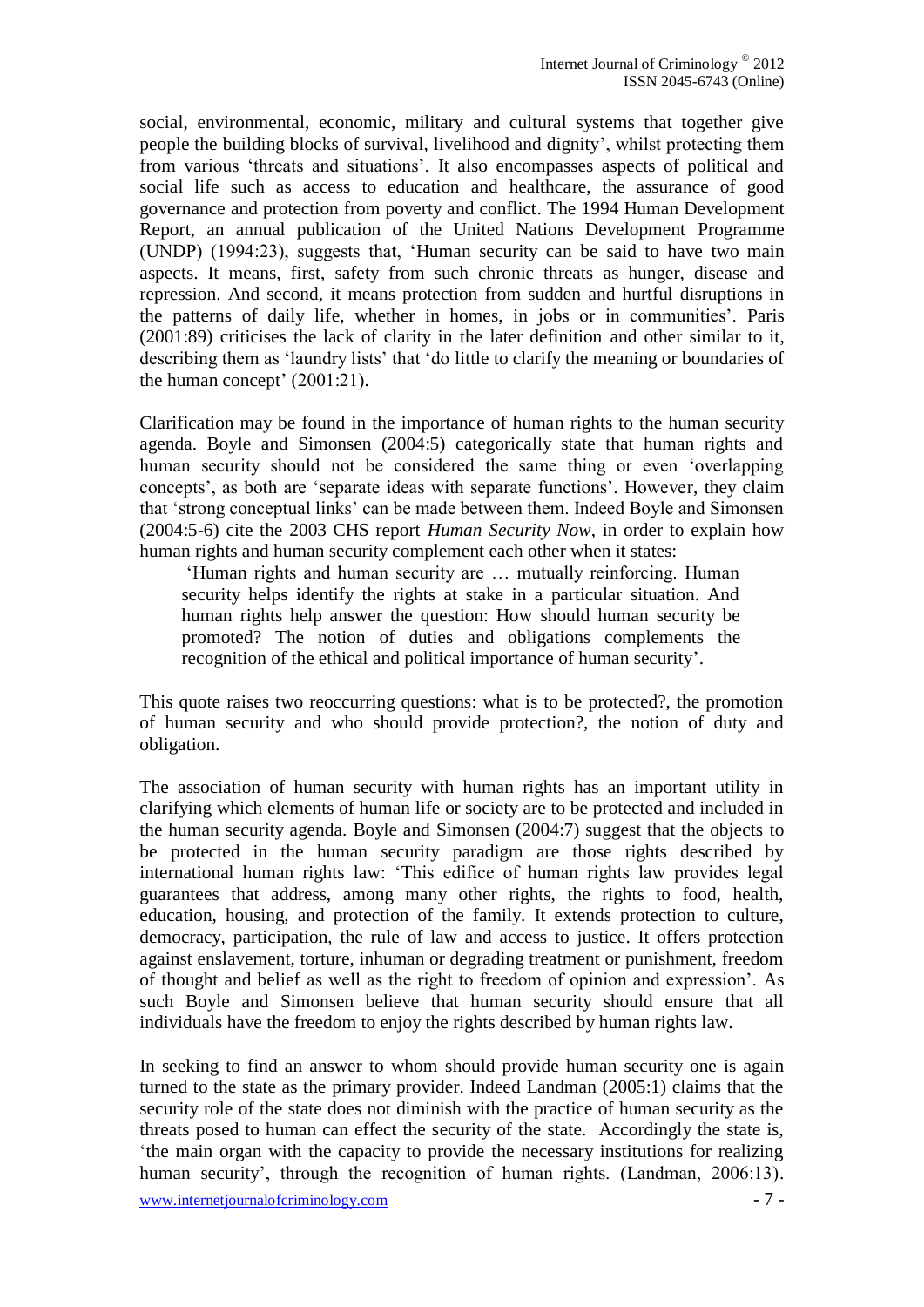Indeed the concept of human security does not promote the exclusion of the state because of the states role in its implementation. States that do not implement these rights can themselves pose a threat to human security; a threat Buzan and Hansen (2009:25) suggest can emerge through two scenarios. Firstly the state may simply be too weak in terms of political stability, wealth etc, to provide the promised security. More relevant to this study however, is the suggestion that undemocratic states 'often threaten their own citizens not only by making arbitrary, harmful decisions (like going to war or allowing pollution), but also directly prosecuting them, detaining them or murdering them…'. Such actions by the authoritarian state are often carried out in the name of the undemocratic regime's sovereignty, using force to suppress popular resistance internally and maintain their authority. As will later be discussed Middle Eastern Authoritarian/ Dictatorial regimes often justified such suppression of internal dissent with the traditional realist security requirement to fight a foreign enemy such as the state of Israel or Islamists, apparently at the cost of the basic rights of their citizens which can damage the state's legitimacy and therefore its security. Human security challenges this requirement for state security by placing the security of the individuals it represses above it (Tadjbakhsh & Chenoy, 2007:13); indeed 'Security policy requires a holistic approach that views human security as a critical linchpin to building state capacity and legitimacy…' (Jebb, Hummel, Rios & Medalfia, 2009:52).

The emergence of the human security agenda is a direct challenge to the traditional realist understanding of security. Although relevant in the colonial period, statecentred realist theorising has failed to take into account the increasing number of states which are failing to fulfil their social contract to protect people (Tadjbakhsh & Chenoy, 2007:18), largely through realist violent and repressive security policies designed to secure the state. Human security denies the state the position as referent object, enshrining human beings as the 'fundamental basis of security' (Tadjbakhsh & Chenoy, 2007:18). The rising prominence of the human security agenda can be traced to international concerns as threats to human security can lead to wider international security concerns. Indeed Robinson states (2008:96), 'Oppressive governments, poverty and injustice can lead to terrorism, migration and other threats to international security'. Therefore international security depends on the security of not individual states, but on the security of individual people as the 'weakest links' in the international system (Tadjbakhsh & Chenoy, 2007:18), suggesting that greater attention should be paid to human security to ensure national and international security.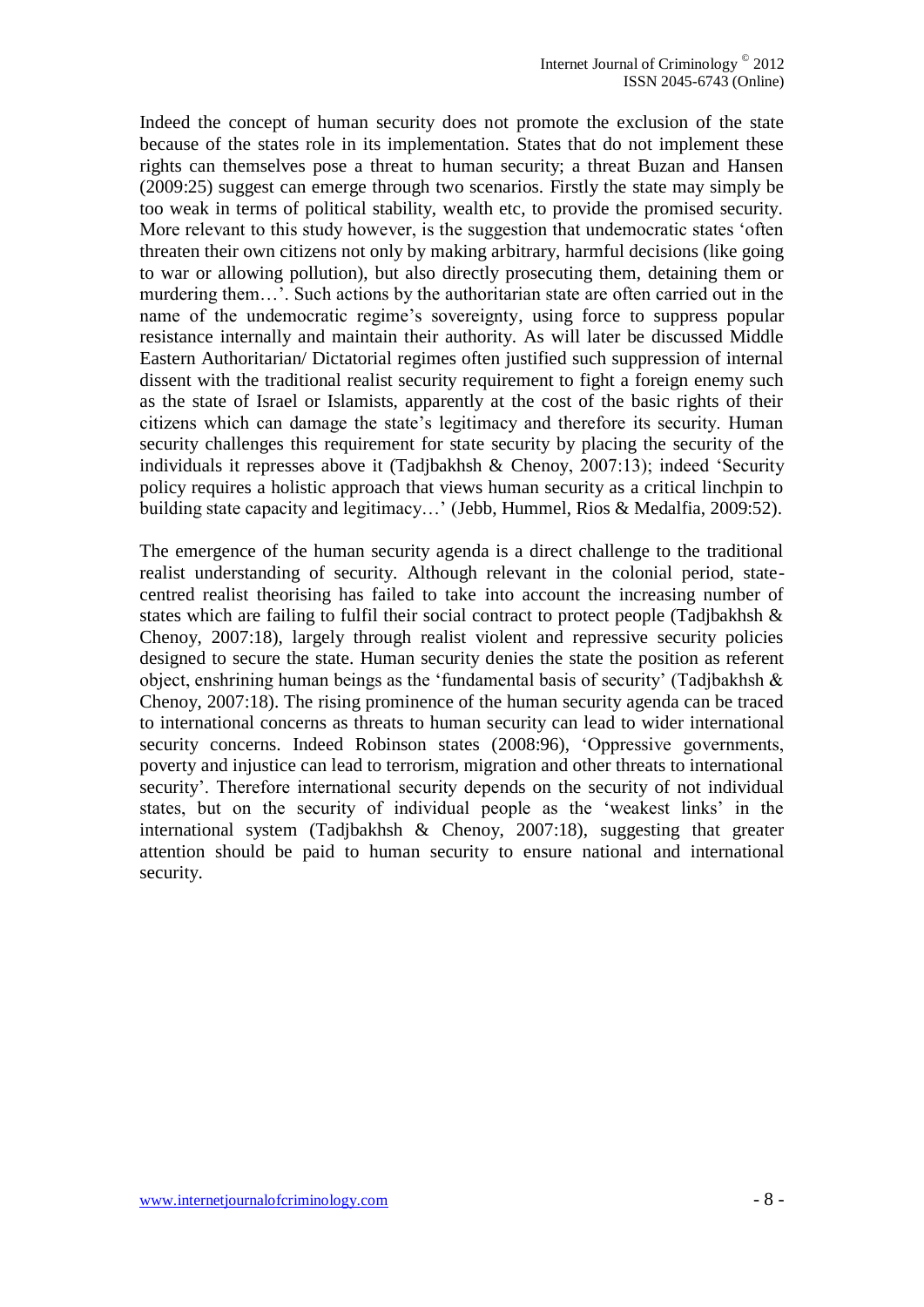## Chapter 2- Security during post-colonial state building and the rise of dictatorship in Northern Africa

This chapter explores the post-colonial growth of Egypt, Tunisia and Libya with two purposes. Firstly, it is an attempt to trace the role of the military in the struggle to gain sovereignty in the colonial and post-colonial period and the subsequent development of realist security policies. Secondly it explores the conditions and political environment which paved the way for the establishment of dictatorships. The aim of the chapter is to demonstrate that the close link between realist security and authoritarianism but also show the complex external and internal conditions in which this relationship developed, which perhaps allowed for the regimes in Northern Africa to stay in power for decades.

#### *Tunisia*

Before the presence of European empires in North Africa, Tunisia had been a province of the Ottoman Empire since 1574. However due to its peculiar political structure, the Ottoman Empire exercised little direct control over its provinces and Tunisia was effectively self-ruling. The French, who during the colonial period held a maritime empire whose scale was second only to that of the British, showed interest in Tunisia which neighboured their Algerian territory; interest manifesting in the establishment of financial institutions in Tunisia, lending money to the Beys and 'investing extensively as the first step towards building an African empire' (Shaw and Shaw, 1977:192). Under the pretence of disciplining Khrumir tribes men for raids into Algeria a French cavalry detachment crossed the Algerian-Tunisian border into Tunisia and in May of 1881, and with the signing of the Treaty of Bardo 1881, Tunisia became a French protectorate (Chamberlain, 1998:7).

The concept of a protectorate is understood as a method of an 'informal Empire' by which European powers could exercise control over both the internal and external relations of a 'protected people' (Lindley, 1969 cited in Anghie. 2004:90). It is a way of holding flexible control over a territory whilst distinguishing between political and economic control, and a method of exploiting and acquiring the raw materials and developing new markets whilst enabling the 'protected' country to maintain political control and sovereignty (Anghie, 2004:89). Abun-Nasr (1987:293) argues however that the protectorate system enabled France to '…exercise direct control over all vital aspects of [the Tunisian] government. Although the Bey (King) maintained 'semblance' of authority, in reality the Resident-General was the highest authority in military and government administration (Abun-Nasr, 1987:293).

In 1912 there were a number of civil disturbances in response to the French domination and the substantial French settlements in the better agricultural areas (Chamberlain, 1998:155). The French continued to face 'nationalist ferment' especially as the white minority of 250,000 in Tunisia resisted and succeeded against political reform which led to widespread violence (Meredith, 2006:50). In 1919 the Destour (constitution) Party was formed which, 'sought a modern constitutional state, with the franchise confined to Tunisians, who would be admitted to all administrative offices, and the buying out of French settler property' (Chamberlain, 1998:155).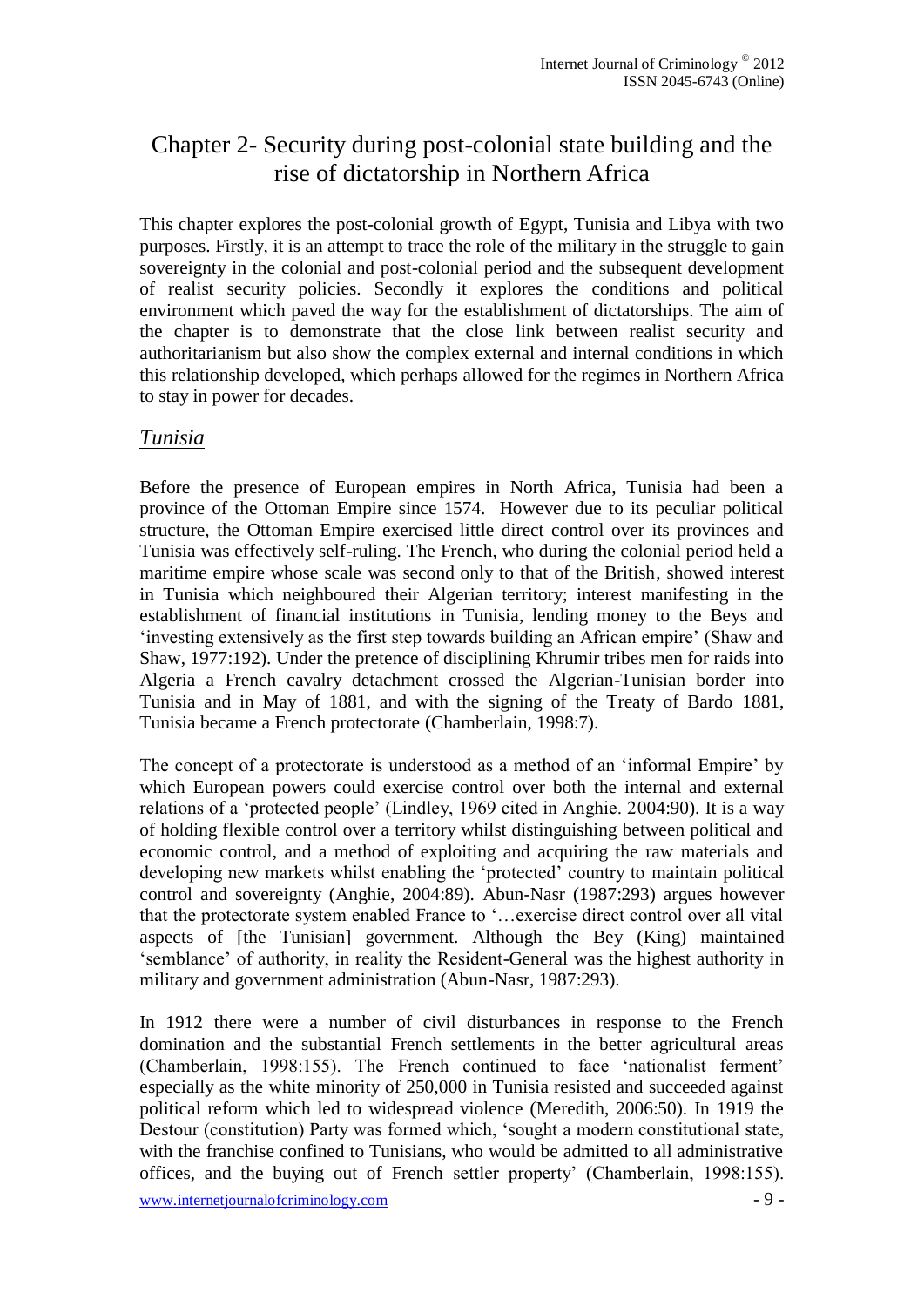During the 1930's members of the Destour party formed a more radical French revolutionary-inspired Neo-Destour Party led by Habib Bourguiba, an energetic thirty one year old, Paris-trained lawyer (Meredith, 2006:50).

As the French employed a strategy of suppression, Tunisian resistance enjoyed more influence during the French administration of the sympathetic Popular Front government of 1936-38 (McKenna. 2010: 160 & Chamberlain. 1998:157). With the collapse of the Popular front government in 1938, the old repressions returned leading to violent clashes and disobedience during which Bourguiba was arrested and deported to France in 1939 at the outbreak of WWII. A year later France would be defeated and occupied by Germany and Bourguiba released from imprisonment.

The post WWII environment was one of 'continental reconstruction and global realignment' (Betts, 1998:29) and the French attempted to maintain the status quo of global order by 'restoring previous control' and reforming previous policies (Betts, 1998:29). Although Tunisians were given great hope for independence in the post-war period the French government, in fear of the growing discontent amongst French settlers who had gained the French army's support, suspended negotiations (Chamberlain. 1998:156). In 1951 Bourguiba rejected the French Voizard reforms which called for a Franco-Tunisian co-sovereignty, instead opting to mobilize a guerrilla movement against the French leading to terrorist attacks (Chamberlain, 1998:158).

Gradually, through the signing of various agreements, Tunisia was declared independent on the  $20<sup>th</sup>$  March 1956. Although Bourguiba had achieved Tunisian sovereignty, it was not secure as he lacked the charisma required to maintain political stability and drive Tunisia forward into the modern world, in the face of political opposition and the continuing French threat (Moore, 1965:46). Bourguiba's only defence lay in political cohesion and in the first three years of independence Bourguiba consolidated power into what has been described as a 'presidential monarchy' (Moore. 1965:71). The Tunisian Constitution, established in 1959, confirmed Bourguiba's presidential supreme authority and in 1964 the Neo-Destour Party was renamed the Socialist Destourian Party (Cavendish. 2007:1227). Indeed this was to be the only political party in Tunisia as a one-party regime was established and other parties suppressed. Cavendish (2007:1227) describes how Bourguiba's powers continued to increase and in a constitutional amendment in 1957 he was named president for life.

#### *Egypt*

The importance of Egypt to colonial powers had long been recognised. During his exile on the island of St Helena, Napoleon Bonaparte considered Egypt to be the most important country in the world. Turner (2006:10) evaluates, 'It was no delusion…Egypt was the national trade junction of the three continents – Europe, Asia and Africa'. In 1882, Britain occupied Egypt and in 1914 made it a protectorate to safeguard its interests in the Suez Canal – a vital trade route and link to the British Empire. The relationship between the imperial power and the protectorates population became strained and 'a desire for independence had already become fixed' (Zunes & Laird. 2011).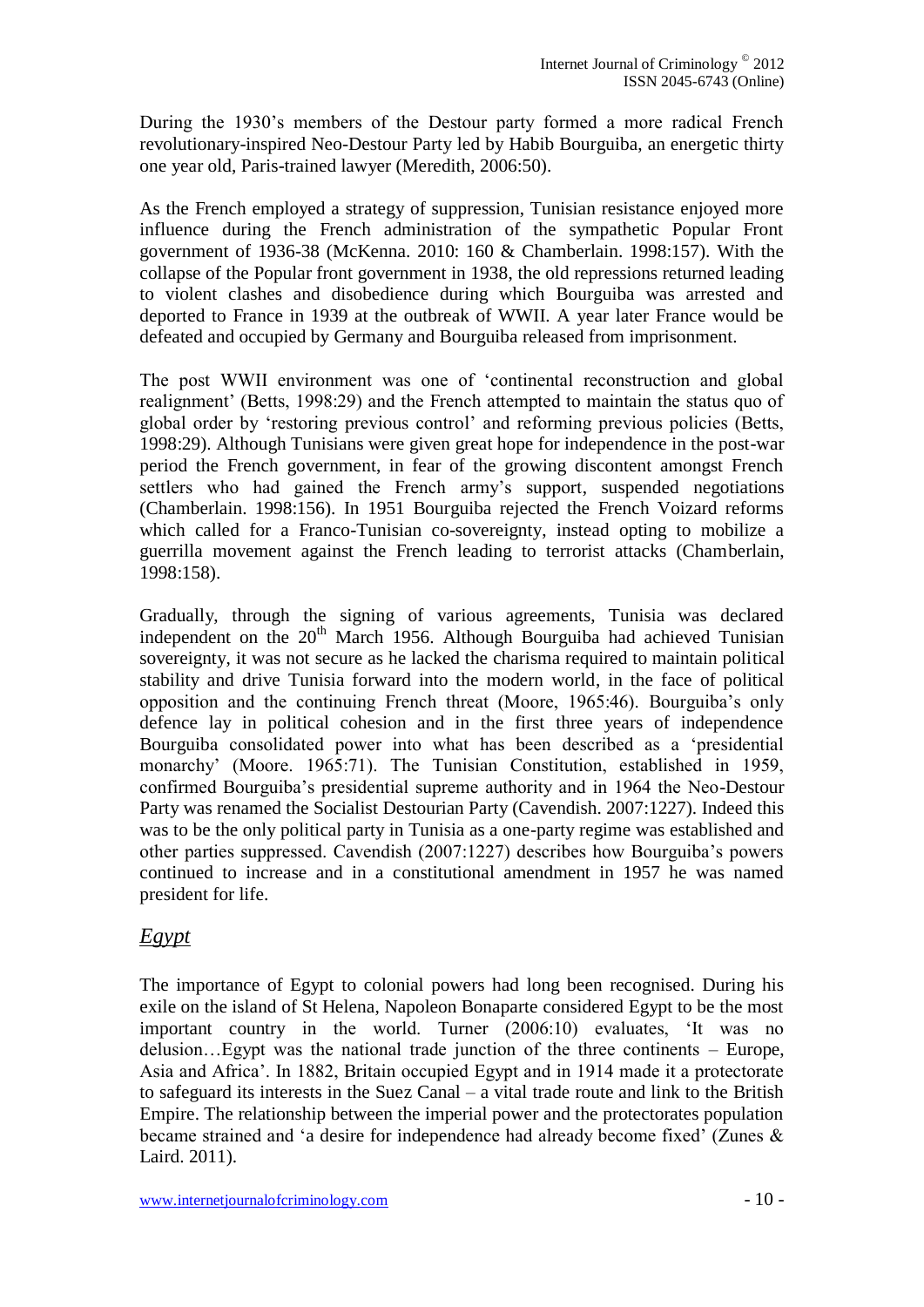In 1922 that Egypt ceased to be a British protectorate and was declared a sovereign and independent state in its own right. However Britain maintained control in Egypt regarding '(a) the security of the British empire in Egypt (that is communications), (b) the defence of Egypt against all foreign aggression or interference, direct or indirect, (c) the protection of foreign interests and minorities in Egypt, and (d) the Sudan' (Chamberlain, 1998:114). The British also asserted their military presence in Egypt. This would be challenged by the Anglo-Egyptian Treaty of 1936 which outlined the withdrawal of British troops to the Canal Zone as well as the Sinai peninsular. Britain further influenced Egyptian politics by compelling Farouk, the Egyptian King between 1936 and 1952, to accept Nahas Pasha, the leader of the Wafd Party, as Prime Minister. This compulsion was carried out with the sole purpose of satisfying the British war interests as Pasha was willing to cooperate with the Allies during WWII.

Before 1948 the Egyptian military had played little or no part in Egyptian diplomacy or foreign policy until the Egyptian government became involved in the Arab-Israeli war. The failure of the military to have a significant effect on the conflict became a point of embarrassment for the Egyptian people and the faith in Egyptian politics declined. Indeed, since the mid-1930s, Egypt's system of party politics, know as *alhizbiyyah*, was becoming defined by corruption and decadence (Gordon. 1992:14). It became apparent that Egyptian politics were destabilising, evident as four cabinets succeeded one another in the short period between January and July of 1952 (Botman, 1991:54).

During July 1952 a group of military officers known as the 'Free Officers' staged a *coup d'état* and seized power. The Free Officers abolished the monarchy, limited the power of the landlords and ended corruption in the Egyptian political system. They also changed the way Egypt dealt with British interference by successfully carrying out negotiations under the banner of Egyptian nationalism (Botman, 1991:54). With the proclamation of the Egyptian Republic in June of 1953, under the leadership of President Mohammed Neguib and his deputy Gamal Abdul Nasser, scholars such as al-Sayyid Marsot considered Egypt a truly sovereign state claiming, 'The advent of nationalist power…seemed to inspire a belief that a purely Egyptian government operating for the well-being of Egyptians had been established' (al-Sayyid Marsot, 1985:107).

In 1953 Nasser seized power from Neguib, and immediately stated his unwillingness to relinquish control in is booklet, *The Philosophy of Revolution* (Stephens, 1971, cited in Brooker 1995:149)*,* paving the way for dictatorship and a one party military state. Brooker (1995: 149, citing Perlmutter, 1974) states, 'There he argued that the military had performed the vanguard role in the Egyptian Revolution by sweeping away the old regime and then being compelled to retain power because the people were found to be unprepared to take control of their own destiny'. The Egypt rallied around Nasser and the new regime as 'it bought dignity and self-esteem' to its people (Botman, 1991:54). However this would come at a price of the loss of democracy, and end to political diversity and freedoms in what Botman describes as a 'politically straitjacketed country' (Botman. 1991:54).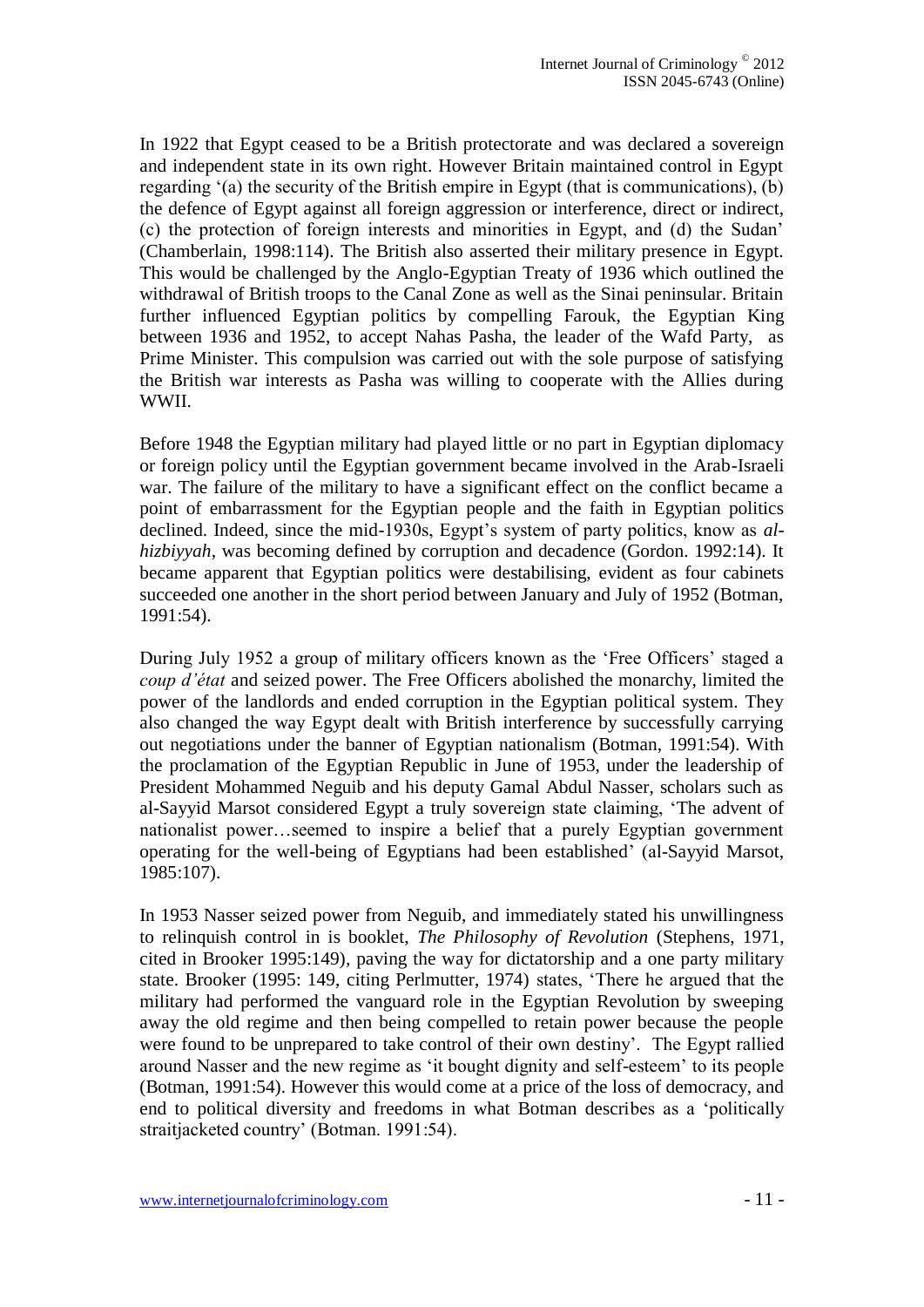Despite this loss of their political freedoms, the Egyptian people continued to support Nasser's regime – especially during the Suez Crisis of 1956 (Chamberlain 1998:117). Considering the nationalisation of the Suez Canal as a threat to their interests the British and their allies, after unsuccessful negotiations (Varble. 2009:5), invaded Egypt on the  $29<sup>th</sup>$  October 1956 with Israel invading first followed two days later by their British and the French allies. It was the belief of this coalition that this invasion would cause the Egyptian people to rise against the military regime however, 'The very presence of Israel was a guarantee of popular resistance and a rallying round the leader and the army by the population at large' (al-Sayyid Marsot, 1985:114). The events surrounding Suez in 1956 legitimised the regime whilst also securing the relationship between the military and the civilian population as they succeeded in removing the allied troops from the 23 December 1956 (Varble, 2009:8).

#### *Libya*

Before acquisition by European powers in 1912, Libya was also a dominion of the Ottoman Empire. As in Tunisia, the Ottoman Empire did not exercise full control of Libya. Indeed the three provinces of Tripolitania, Cyrenaica and Fezzan enjoyed a liberal amount of independence; none more so than Cyrenaica, largely controlled by the Islamic Sanussi Order (Wright, 1981:23). The Italians first displayed their imperial ambitions in Libya much the same way France had done in Tunisia, by establishing economic institutions, schools and settling in agricultural communities in the early  $20<sup>th</sup>$  century through a strategy of 'peaceful penetration' (Simons, 2003:4). Italian parliamentary deputies claimed the Tripolitania was vital to the existence of Italy because of the trade route between the Red Sea and the Mediterranean and on the  $29<sup>th</sup>$  September 1911 Italian forces occupied Libya and attacked the Turkish homeland. The outbreak of war between the Balkan states and Turkey in 1912 weakened Turkey and on 18<sup>th</sup> October 1912 it renounced sovereignty over Libya (Page, 2003:344).

Occupying Italian authorities amalgamated the three provinces under the classical name of Libya and claimed sovereignty over the territory. Anti-Italian violence ensued and in 1914 and with their entrance into WWI, Italy granted the Libyan people local self-rule (Page, 2003:344). During WWII, Italy's defeat led to the Allied occupation of Libya with the British establishing a military government in Cyrenaica as did the French in Fezzan. Cyrenaica continued to enjoy a high level of autonomy and was the closest to a self governing province in Libya (Simons, 2003, Bearman, 1985). With the conclusion of the war it seemed that Libyan independence in the postwar period was under threat when in 1945 the United Nations gave Libya trusteeship status, entrusting it to the administration and control of Britain and France (Chamberlain, 1998, Simons, 2003).

This trustee status would be challenged by demands for independence from the Libyan leaders exiled in Egypt – a demand supported by the Arab League. It would not be until the creation of a diplomatic alliance between the British colonial powers in Egypt and the exiled third leader of the now defeated Sanussi, Amir Idris al-Sanussi, that Libya could expect independence – all be it an independence 'engineered and dominated by the British' (Amida, 2009:153). Wright (1982:56) states that, 'Britain, in effect, unilaterally decreed that if there was to be an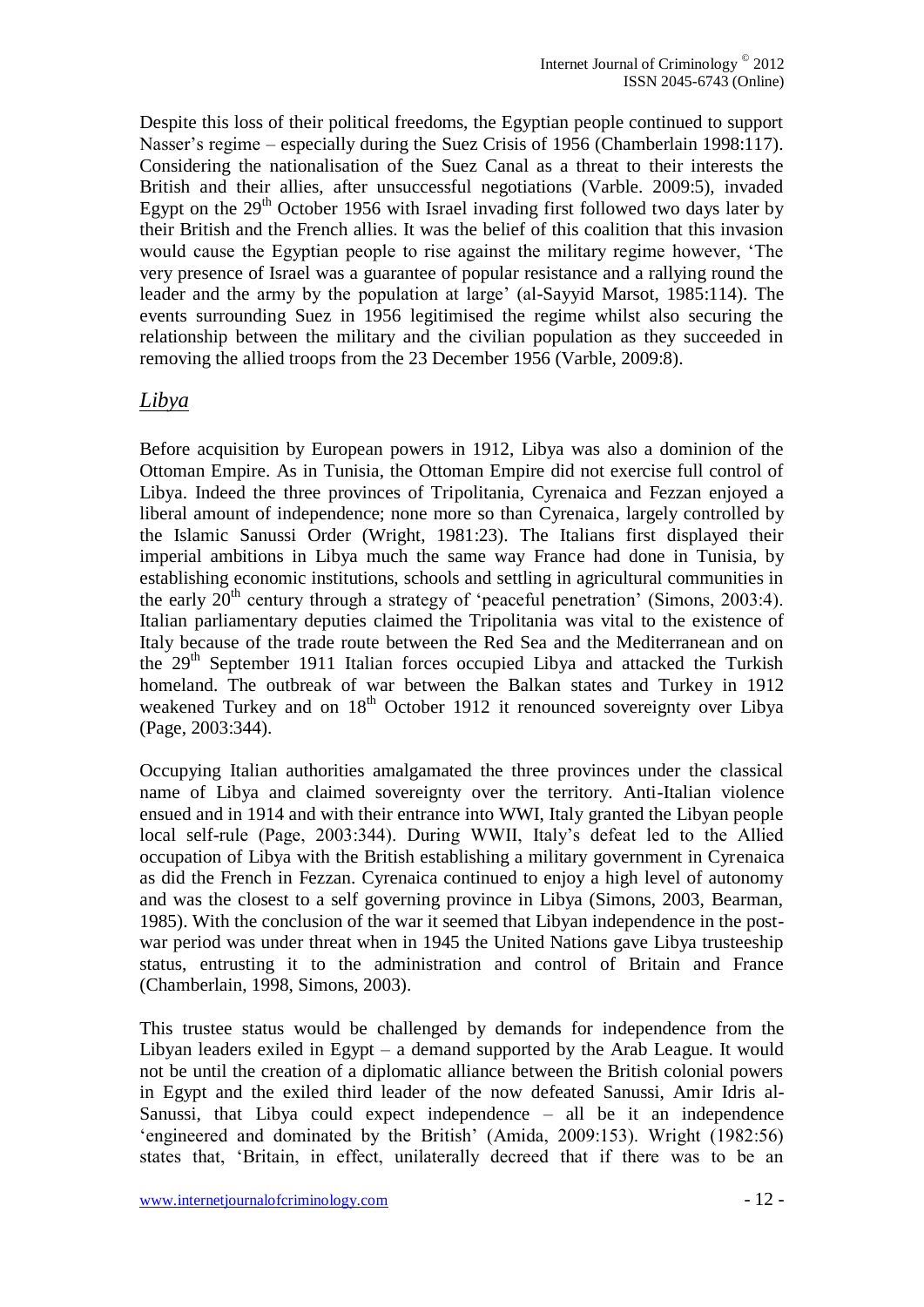independent Libyan state at all…it would take only the form that Idris, Britain and Britain's Western allies wanted: a federal monarchy under the Sanussi crown'. On the  $24<sup>th</sup>$  September 1951 Libya achieved full independence under the rule of King Idris (De Candole, 1990:238). Bearman (1986:1) claims that, 'The constitution, approved on  $7<sup>th</sup>$  October 1951, provided for a system of parliamentary democracy, symbolic of the countries subordination to the democracies of the west'. Although independent, Libya was still subject to the interests of foreign powers and 'Libyan people stood passively on the sidelines as foreign and local rulers interests shaped their country' (Vandewalle. 2008:1). Indeed Libya had to accept some external influence as, with its underdeveloped economy, it relied heavily on British and American subsides in order for it to survive (De Candole. 1990:238).

Despite a major economic boost in 1958 with the discovery of oil within its borders Libya would still be subject to the interests of foreign powers. This influence would be challenged by the Arab nationalism which was spreading throughout North Africa and Arab Nationalist calls from Nasser's Egypt which. According to De Candole (1990:141), 'at the time of the 1967 Arab/Israeli war, disorders initiated in very large part by Cairo Radio exciting mob passions and student demonstrations. It would only be fair to say that the sympathies of many of the spread of the younger Libyans, particularly in Tripolitania, lay with the spread of Arab nationalism'. Libyans were also questioning the legitimacy of the kingdom in response to a number of political incidents and the corrupt nature of the political system that had developed around King Idris (Vandewalle. 2006:77). Whilst revenue from the oil industry was flowing into Libya not all of its citizens were reaping the benefits as wealth was mostly held by government officials whilst the ordinary Libyan lived in poverty (Sullivan, 2009:26).

On the 1<sup>st</sup> of September 1969 the 'Free Officers' carried out a bloodless coup d'état, overthrowing the monarchy and installing their 27 year old leader, Captain Gaddafi, as the new head of state. Upon success of the coup Gaddafi and his Free Officers established the Revolutionary Command Council (RCC) as the leadership of Libya which enabled rule by a 'suitably purged military, which claimed to be the authentic representative of the Libyan people' (Davis, 1990:2). The new regime was avidly militant, vowing to eradicate the foreign influences which it considered to be the cause of all of Libya's problems (Davis, 1990:2) and seizing power over the oil industry from foreign powers (Sullivan, 2009:28). On the  $16<sup>th</sup>$  of September 1969 Gaddafi outlined his plans for the control of the new Libyan state, claiming, 'The revolution does not claim that its leadership is the monopoly of the Revolutionary Command Council. Government must revert to the people, just as sovereignty and final decisions' (cited in Bearman. 1986:61). Although this dispelled any ideas of a military dictatorship it did not express a will to relinquish military control. Indeed in the days proceeding the coup d'état an unwillingness to do so was expressed in a communiqué which stated that the Council of the Revolution was the sole body responsible for the control of the Libyan Arab Republic and that all government departments, officials and armed forces were at the disposal of the Council of the Revolution (Bearman. 1986:61).

#### *Chapter Analysis*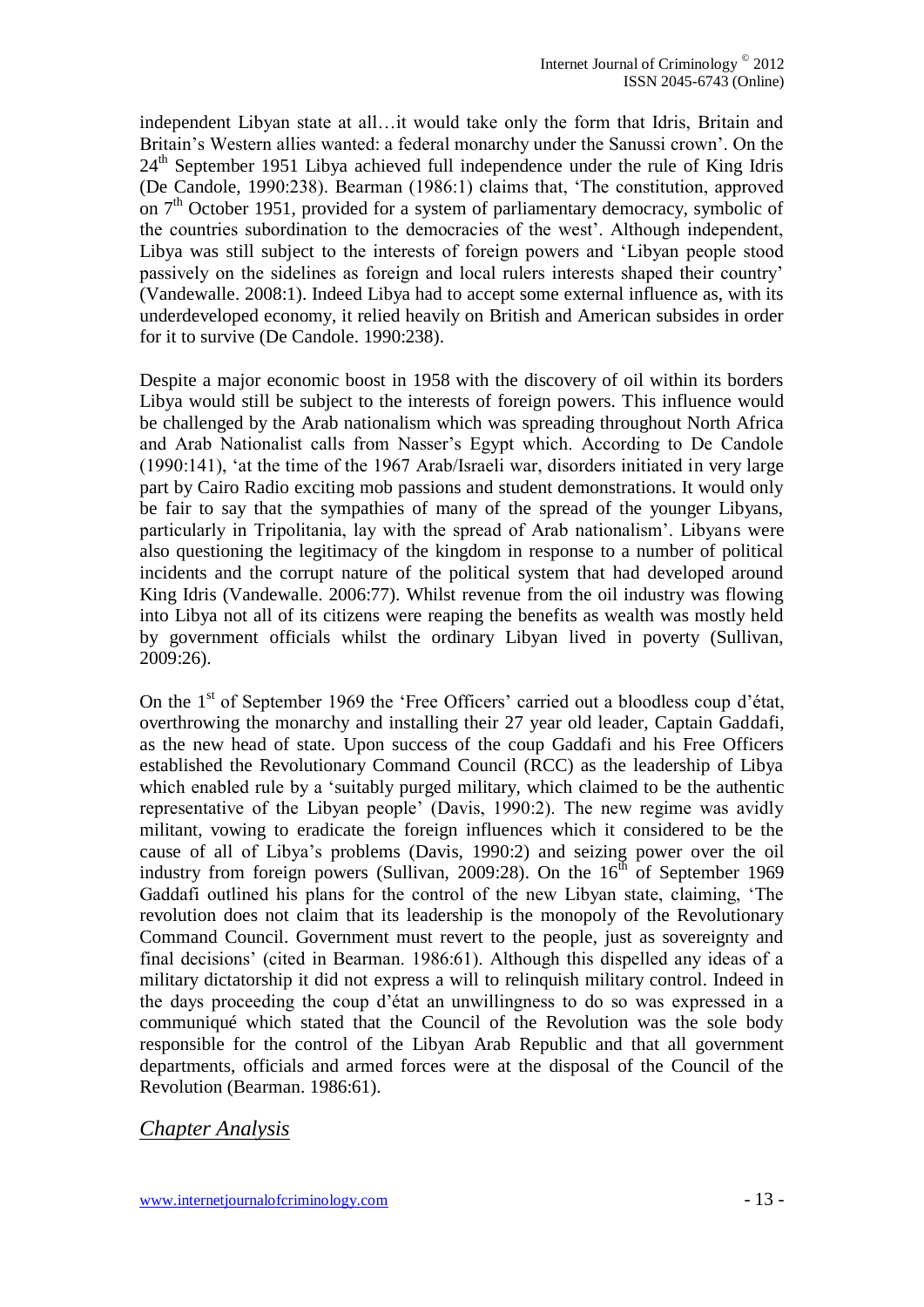An analysis of the above narratives would identify one key similarity in the priorities of security 'policy' of our referent North African states – the struggle for the absolute sovereignty and autonomy of the newly formed states after the defeat and/or withdrawal of colonial powers which would reflecting a realist perspective as defined in chapter one. It appears that the most prominent influence on both the security policy and rise of dictators in North Africa is the level of influence and coercion from foreign powers once independence was achieved. Young (2003:3) argues that the transition from colony to independent state had little effect on the actual autonomy of the newly formed post-colonial states, describing it as 'a relatively minor move from a direct to indirect rule, a shift from colonial rule and domination to a position not so much of independence as of being in-dependence'.

In all the three cases there has been on ongoing ambiguity of the military-state relationship, with either force being actively used to eradicate foreign influence or for the consolidation of post-colonial power in the form of military coups and rule. This shows a clear continuation of the colonial method of establishing control and legitimacy and ultimately security through force and "might makes right" as well as political suppression at the cost of citizens democratic freedoms. Such military or, in the case of Tunisia, authoritarian rule was justified through the creation of political cohesion in the face of threats to state security such as a continuing external influence or the emergence of nationalist politics fuelling paranoia of the Israeli threat. This contributed to the legitimacy of the emerging regimes and the continuation of the traditional realist concept of securitisation of the state from external threats by force; a security policy which seems to have been maintained by the leaders ousted during the Arab Spring.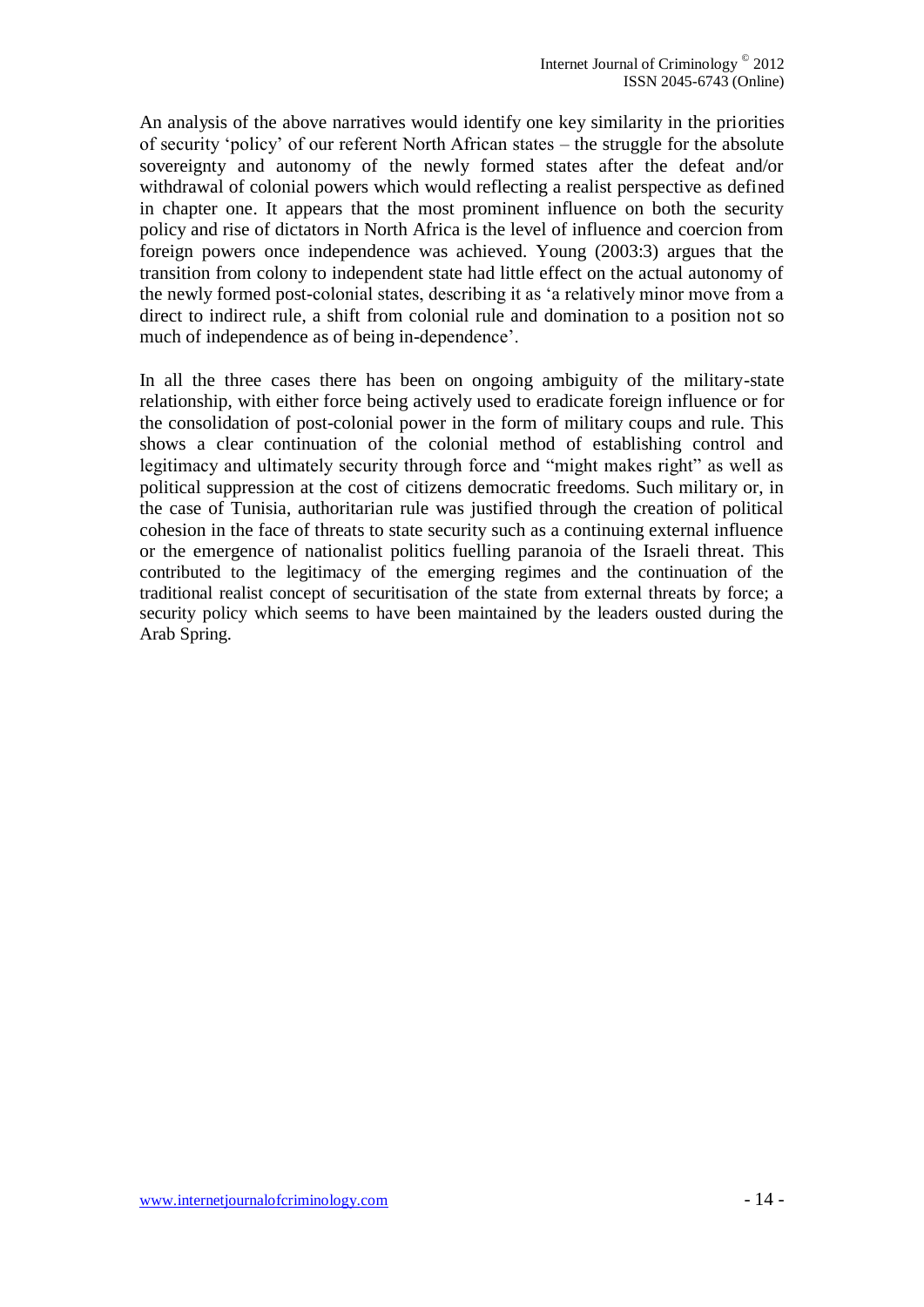### Chapter 3 - The uprisings of 2010-12: The result of the dictatorship's ignorance of human security?

The purpose of this chapter is to identify and explore the reasons for the individual uprisings in Tunisia, Egypt and Libya by exploring the relevant data found various publications such as journalist articles, rebel statements and propaganda, as well as academic works and publications by international, governmental and non governmental organisations. As the uprisings in Tunisia, Egypt and Libya were all popular uprisings, albeit with the involvement of politicians and the military in some of the cases, the analysis is based on a selection of popular narratives that try to explain the reasons for the unrest in all of the three cases. Through indentifying similarities in those narratives, the analysis presented here attempts to draw a general conclusion as to the extent to which human security issues played a role in the Arab Spring.

#### *Tunisia*

The rule of President Ben Ali, who seized power from Bourguiba in 1987 (Alexander, 2010:3), is described by Alexander (2011) as one of 'a skillful combination of cooptation and repression', an authoritarian rule that was accepted by the Tunisian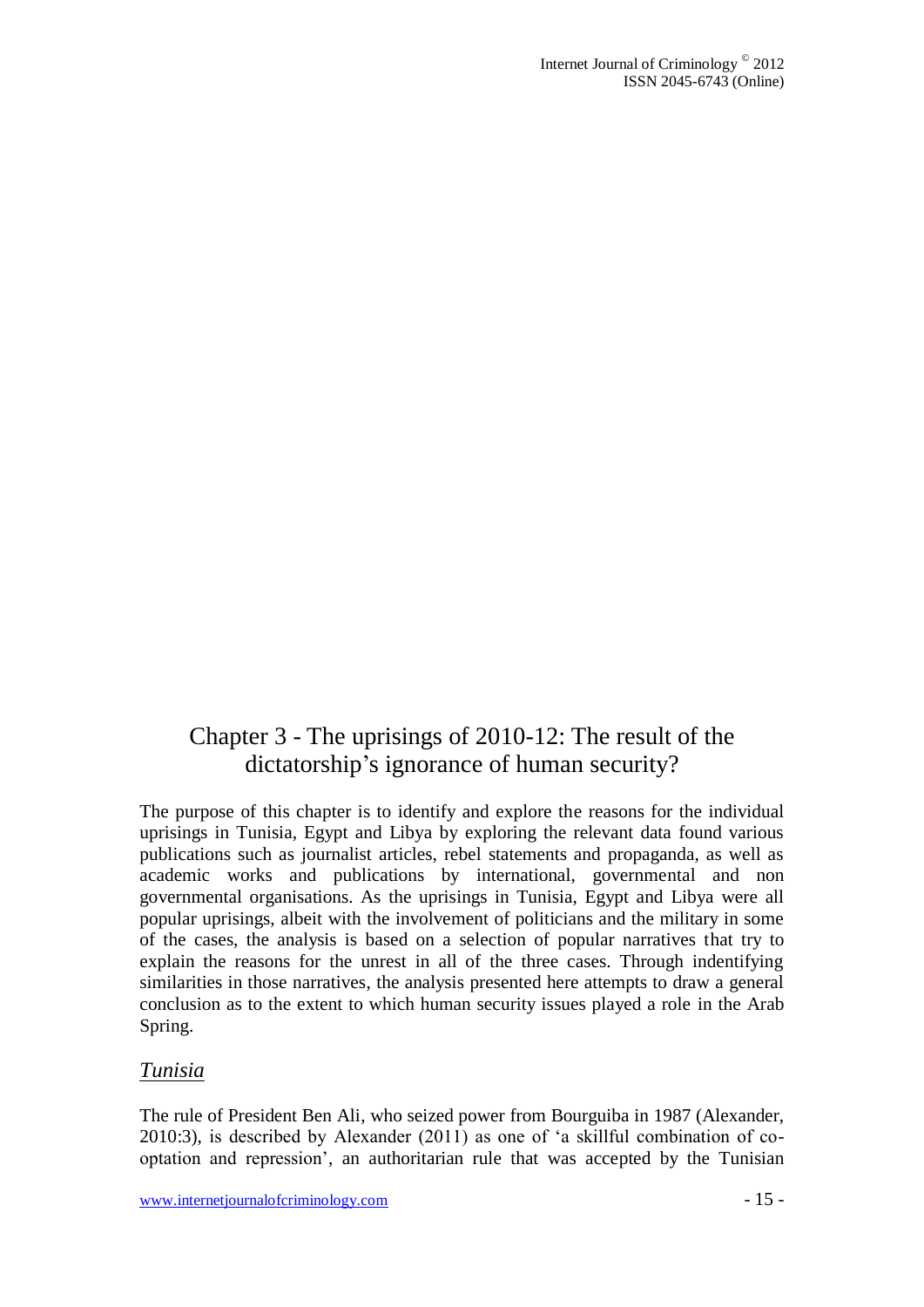people in return for the stability, growth and security from an historic perceived threat from Islamists that it provided. Although, at the beginning of his rule Ben Ali pledged a commitment to human rights and democracy, this was more a way of neutralizing the liberal opposition by appeasing those who supported it. However, this commitment was never put into practice and the regime's ignorance of human rights and democracy are considered to be the sole reason for the Tunisian rebellion. Prior to the revolution concerns surrounding human rights issues in Ben Ali's regime had been raised by various international and local human rights NGOs in response to the state of human rights in the country. However, due to Tunisia being considered an important ally of the West in the "War on Terror" there has been little criticism or desire to intervene on the basis of human rights by many foreign governments or their leaders (Sadiqi, 2011:12).

On December 17th 2010, Tunisian street vendor, Mohamed Bouazizi set fire to himself in protest of his treatment at the hands of local authorities. Due to a lack of work Bouazizi, a university graduate, had taken to selling fruit on the streets of the town of Sidi Bouzid (Whitaker, 2010). However, he did so without the relevant license leading to the local authorities confiscating his produce and beating him in public which led him to attempt his suicidal protest. This incident triggered widespread protest in Tunisia by, as described by the UN High Commissioner for Human Rights (Pillay, 2011), 'young people determined to take the future of their country into their own hands… [inspiring] both young and old throughout the region – and beyond – to become aware of, and call for, their rights'. In a statement regarding the post rebellion elections, the UN High Commissioner described the 'driving force behind the Tunisian revolution' as the desire to see the realization of the adoption of principles laid out in the Universal Declaration of Human Rights which would mean access to basic rights denied by the deposed regime: democracy, rule of law, accountability, non-discrimination, gender equality, freedom of expression and freedom of religion and belief (Pillay, 2011).

www.internetjournalofcriminology.com - 16 - The Bouazizi incident, which triggered the rebellion, highlights two aspects of human rights which are intrinsically linked to human security: economic development and repression. The Tunisian unemployment rate in 2010 was estimated to be around 13% rising to an estimation of 16% in 2011 (Whitaker, 2011). Although Whitaker points out this rate may be much higher, these estimates place the country as having the  $48<sup>th</sup>$ highest rate of unemployment compared to other countries in the world (CIA, 2012). However the unemployment level amongst university graduates such as Bouazizi was much higher; for example in Bouazizi's hometown of Sidi Bouzid, 25% of male graduates and 44% of female graduates were unemployed (Whitaker, 2011). It is therefore not surprising that many of the initial post-Bouazizi protesters were unemployed graduates, protesting for more jobs and against what they called 'the selfenrichment of Tunisia's ruling family' (Pickett, 2012). This 'self-enrichment' was a common economic feature of Ben Ali's regime in an economy which appeared to be flourishing with the praise and support of international institutions and economic powers such as The World Bank and International Monetary Fund (Sadiqi, 2011:7). However, very few Tunisian people reaped the benefits of the economy, with the concentration of Tunisian wealth being unevenly distributed through government corruption. Indeed much of the wealth was concentrated in supporting the prosperity of the dictator or those directly or indirectly linked to the regime and it is believe that minus his wife's substantial assets, Ben Ali controlled over 40% of the economic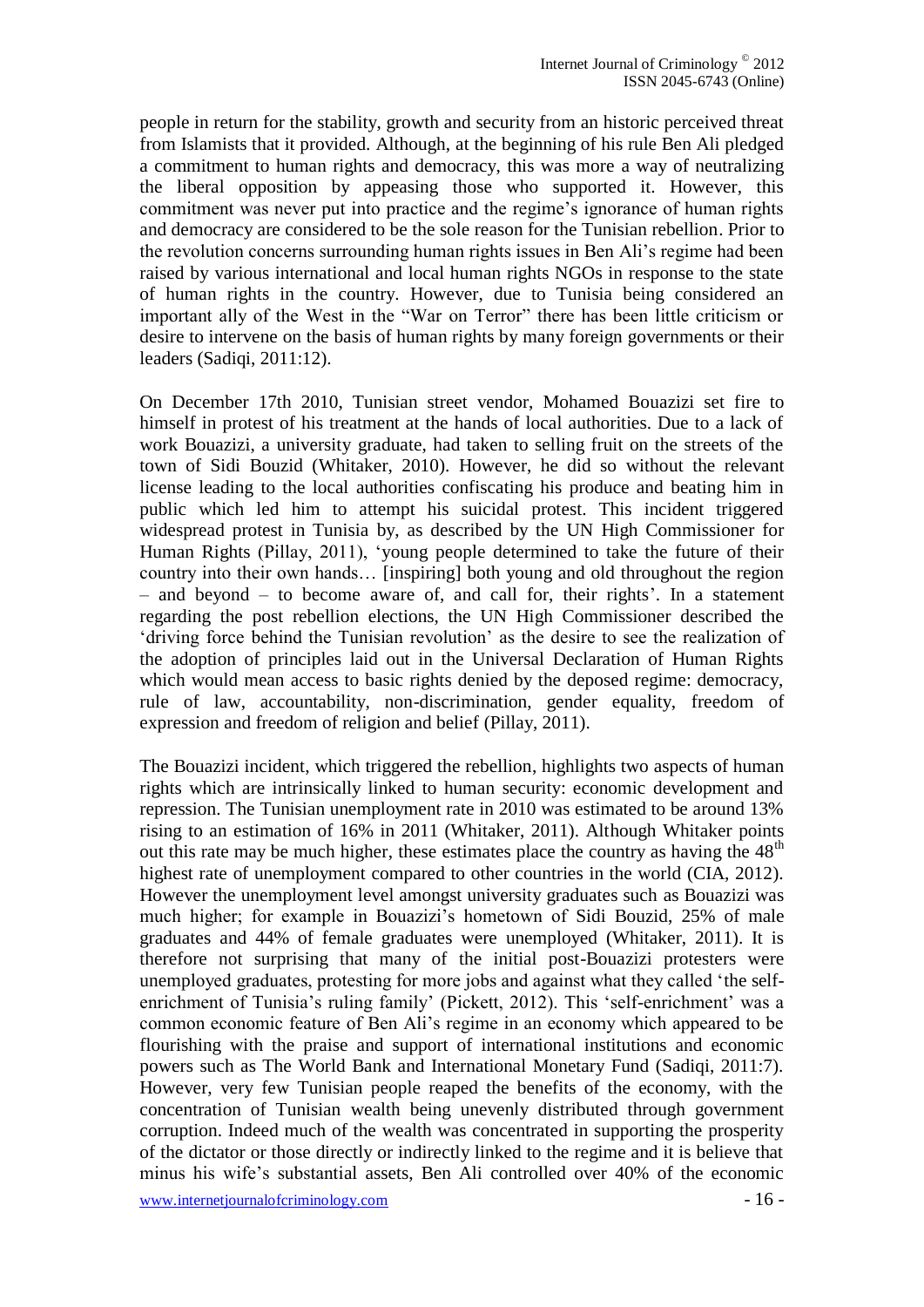activity in Tunisia (Le Figaro, 2011, cited in Sadiqi, 2011:7). As such many of the initial protests were organized by trade unions and focused on unemployment and high living costs whilst other protest led to looting of property belonging to the family of Ben Ali (Noor, 2011).

Despite these economic hardships, Noor (2011) suggests that the severity of repression under Ben Ali played a more substantial part in turning peaceful protest into a widespread rebellion. Within the Tunisian constitution there were limited provisions for freedom of speech and of the press which were largely ignored by Ben Ali's regime which, 'restricted media freedom and severely intimidated journalists, editors, and publishers into practicing self-censorship', as well as censoring the internet (Bureau of Human Rights, Democracy and Labour, 2011:15-19). This censorship was part of a wider strategy to abolish criticism of the regime and its human rights abuses through intimidation, harassment, imprisonment and abuse implemented by the regime's security forces, as seen during the initial protests. The southern region of the country was full of prisons holding political prisoners justified through the threat of Islamism; a threat which was overplayed by both the Tunisian government and arguably its Western Supporters. Indeed it is argued that Ben Ali used the domestic security services to 'cultivate' his power base (Arieff, 2011:17). Those who openly criticised the regime, such as the protesters, were subjected to intense surveillance, unjust prosecution and in some cases torture (Amnesty International, 2011:325). Little political freedom existing under Ben Ali's authoritarian rule; many parties opposed to the regime were outlawed with only three 'dissident' parties, who were considered to be kin to the regime, legally existed (Arieff, 2011:12). However the regime limited even these legal parties in the extent to which they could voice opposition (King, 1999:68) in a democratic system that opposition parties claim, Ben Ali rigged to maintain his power (Borowiec, 1998:50). Therefore the Tunisian people had little political self determination under Ben Ali's regime. The role of the security forces in this repression is noteworthy. Murphy (1999:231) states that 'the methods used to suppress illegal opposition have unleashed and semi-legitimised the security apparatus as a political player'. Throughout Ben Ali's rule and during the violent attempts to squash the protests which would oust Ben Ali, the methods employed by the Tunisian security forces have shown little regard for human rights when defending the regime.

A prominent feature in many accounts or explanations of the rebellion is the idea of the restoration of self-dignity which was lost through the regimes abuse of human rights (Ki-moon, 2012, Pillay, 2011, Ghannouchi, 2012). Tolerance of the humiliation felt by the Tunisian people had now dissolved (Ghonim, 2012:131) and as such the revolution was designed to liberate Tunisia 'from authoritarianism, corruption and reinstated [the] people's sovereignty and dignity' (Ghannouchi, 2012).

#### *Egypt*

The Tunisian rebellion is considered to be the inspiration for the Egyptian people to overthrowing their leader of thirty years, Hosni Mubarak in 2011 (MacQueen, 2011, Chebib & Sohail, 2011:139). Like the Tunisians, the Egyptian people had, for decades lived under a regime that denied them certain rights. Indeed even before Mubarak, his predecessor Anwar al-Sadat had resorted to 'authoritarian rule and out right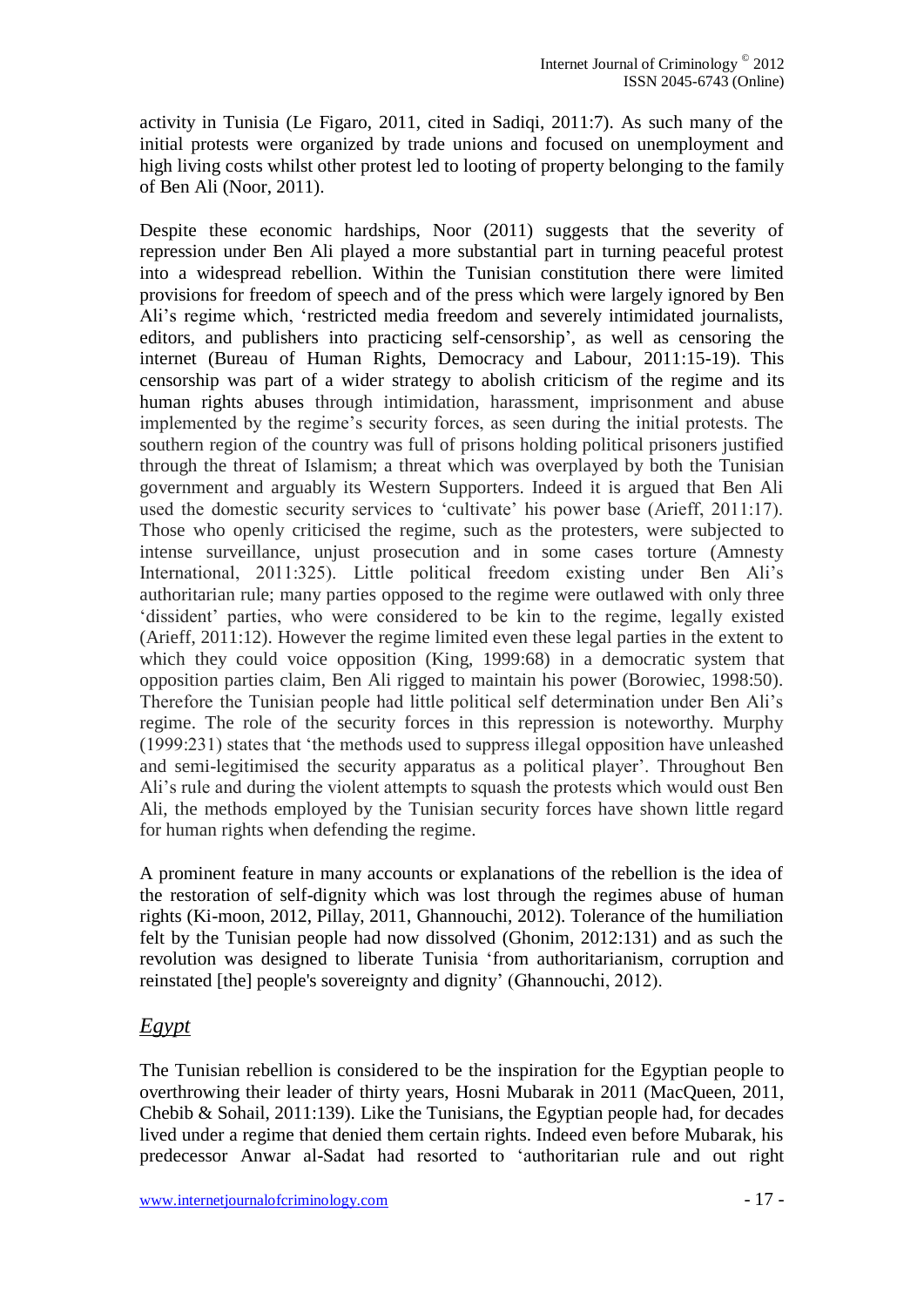repression' in the face of growing opposition to his regime (Meredith, 2006:446). The assassination of al-Sadat saw Mubarak take the presidency and he too, in the face of a number of violent challenges from militant Islamists, resorted to 'brute repression and the use of emergency laws' (Meredith, 2006:447), which could be considered damaging to human rights and human security. It is argued that the Egyptian rebellion was not a sudden occurrence but had been '10 years in the making' and the result of a decade of Mubarak's 'iron fist rule' [\(el-Hamalawy,](http://www.guardian.co.uk/profile/hossam-el-hamalawy) 2011).

As in Tunisia, the Egyptian rebellion started in the form of peaceful protests calling for action to be taken against certain grievances, many of which can be identified as included in the human security paradigm. Wahba (2011:2), a professor at Cairo University describes these grievances as, '…[the]deterioration of all kinds of legal and political conditions including police brutality, state of emergency laws, lack of free elections and freedom of speech, uncontrollable corruption. Moreover the protesters focused on economic issues including high unemployment, food price inflation, and low minimum wages'. Chebib & Sohail (2011:142), attribute such grievances directly to major internal problems which were stimulated by the regime including autocracy, high levels of corruption, and poverty. As such they believe that the Egyptian rebellion was, 'a result of accumulated misery and hardships that the Egyptians have been facing for decades'.

Despite a number of economic issues being the topic of protests, MacQueen (2011) suggests that the issues that were the catalyst for the revolution were more 'overtly political'. This explanation is justified through the argument that the Egyptian economy has long struggled, resulting with little civil disruption taking place. Therefore MacQueen (2011) suggests that, rather that economic issues, political issues such as '…the increasingly heavy-handed tactics of the Mubarak regime and the efforts by the President to smooth the way for his son, Gamal, to succeed him in the coming years,' were the catalyst for the revolution. Indeed both issues were prominent prior to the revolution.

The increasingly 'heavy-handed tactics' of the regime and its institutions was bought to the forefront of Egyptian attention with the death of 28 year old Khaled Said, who was dragged from a café and beaten to death by plain clothes police in the city of Alexandria (Associated Press in Cairo, 2011). Photographs of Said's disfigured corpse were widely circulated on the internet social networking sites Twitter and Facebook, on which its popularity, gaining over 600,000 'likes'. This fuelled anti-government opinion and became a rally point for protesters campaigning against the Mubarak regime's human rights abuses and police brutality in Egypt (Mainwaring, 2011, cited in Chebib & Sohail, 2011:143; Associated Press in Cairo, 2011). The death of Said was however, not an isolated incident of government violence but made public the regimes policy of violence. Amnesty International (2011:132) state that, 'Torture and other ill-treatment of security detainees and criminal suspects were systematic in police stations, prisons and SSI detention centres and, for the most part, committed with impunity'; therefore, obvious human rights abuses were being ignored and indeed Amnesty International suggest that police often assaulted citizens in public, as if unconcerned of the consequences.

The second of MacQueen's explanations of the revolution – 'the efforts by the President to smooth the way for his son, Gamal, to succeed him in the coming years,'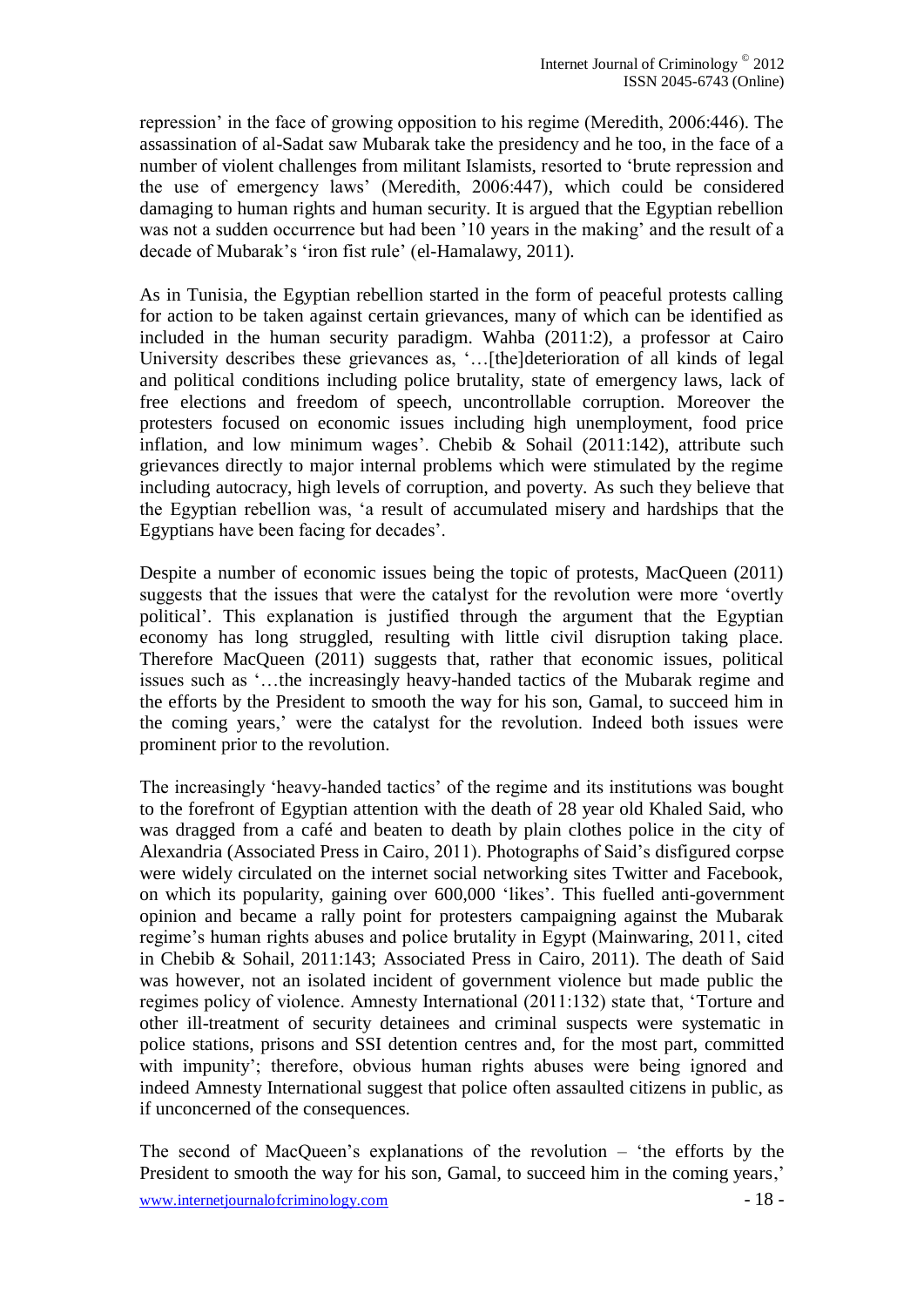largely reflects the undemocratic environment in which the Egyptian people resided. The regime's utilisation of emergency law to suppress political opposition has ensured the maintenance of the personal authoritarian rule of Mubarak. Emergency law allowed the regime complete censorship over political activity through methods ranging from, 'the monitoring of political activity to the limiting of political expression' (Kassem, 2004:37). Mubarak (1998. cited in Kassem, 2004:37) justified the use of emergency laws stating their presence was, 'in order to confront terrorism [and] protect democracy and stability'. Although it may have been used to counter terrorism, Kassem (2004:56) suggests it was largely used to control legitimate political activities through restricting freedom of expression and assembly. Before and during the protests, those who broke these laws through publishing anti-regime sentiments or gathering for political campaign without prior consent from the regime, were subject to arbitrary arrest and detention by the security forces. Offenders were tried in a military tribunal which, unlike the judicial system, denied the guarantee of the right to a fair trail and offered no form of appeal against its decision (OBS, 2011:534).

The Egyptian protesters made their motives for the revolution very clear in a pamphlet circulated before one of the protests, a translation of which was published by the editor of The Atlantic (Madrigal, 2011). This document stated the demands of the Egyptian people were as follows:

- 1. The downfall of the regime of Hosni Mubarak and his ministers.
- 2. The cessation of the Emergency Law
- 3. Freedom
- 4. Justice
- 5. The formation of a new, non-military government with the interests of the Egyptian people at heart.
- 6. The constructive administration of all Egypt's resources. (Madrigal, 2011).

The achievement of these demands would mean the achievement of the human rights that Mubarak denied: the right to freedom, justice and freedom of expression and speech as well as a fairer economy free from corruption. The Egyptian revolution was a movement to gain these rights. As one protester recalls she chanted to people looking down on her from balconies, 'Come down from the heights/come and get your rights' (Soueif, 2011).

#### *Libya*

www.internetjournalofcriminology.com - 19 - It is believed that the Libyan uprising began on February  $15<sup>th</sup> 2011$ , in the city of Benghazi (Vira & Cordesman, 2011:10). As with the previously described uprisings, the Libyan uprising began with peaceful protest. This protest would soon turn into a violent riot and on  $17<sup>th</sup>$  February, in a day labeled by activists as a "Day of Rage", violence was spreading rapidly (Vira & Cordesman, 2011:10), which would lead to the destruction of both the regime and its leader who had ruled since 1969, Colonel Muammer Gaddafi. As discussed in the previous chapter, Gaddafi seized power from King Idris at the age of twenty seven and throughout his dictatorship Gaddafi created a nation and domestic policy based on his beliefs and ideology. He believed he embodied the states national identity; in effect he saw himself equating to the state and has claimed, 'I am Libya' (Shadid &Fahim. 2011:4). Initially Gadaffi utilised a strategy of better distribution of Libya's large oil revenues to build legitimacy by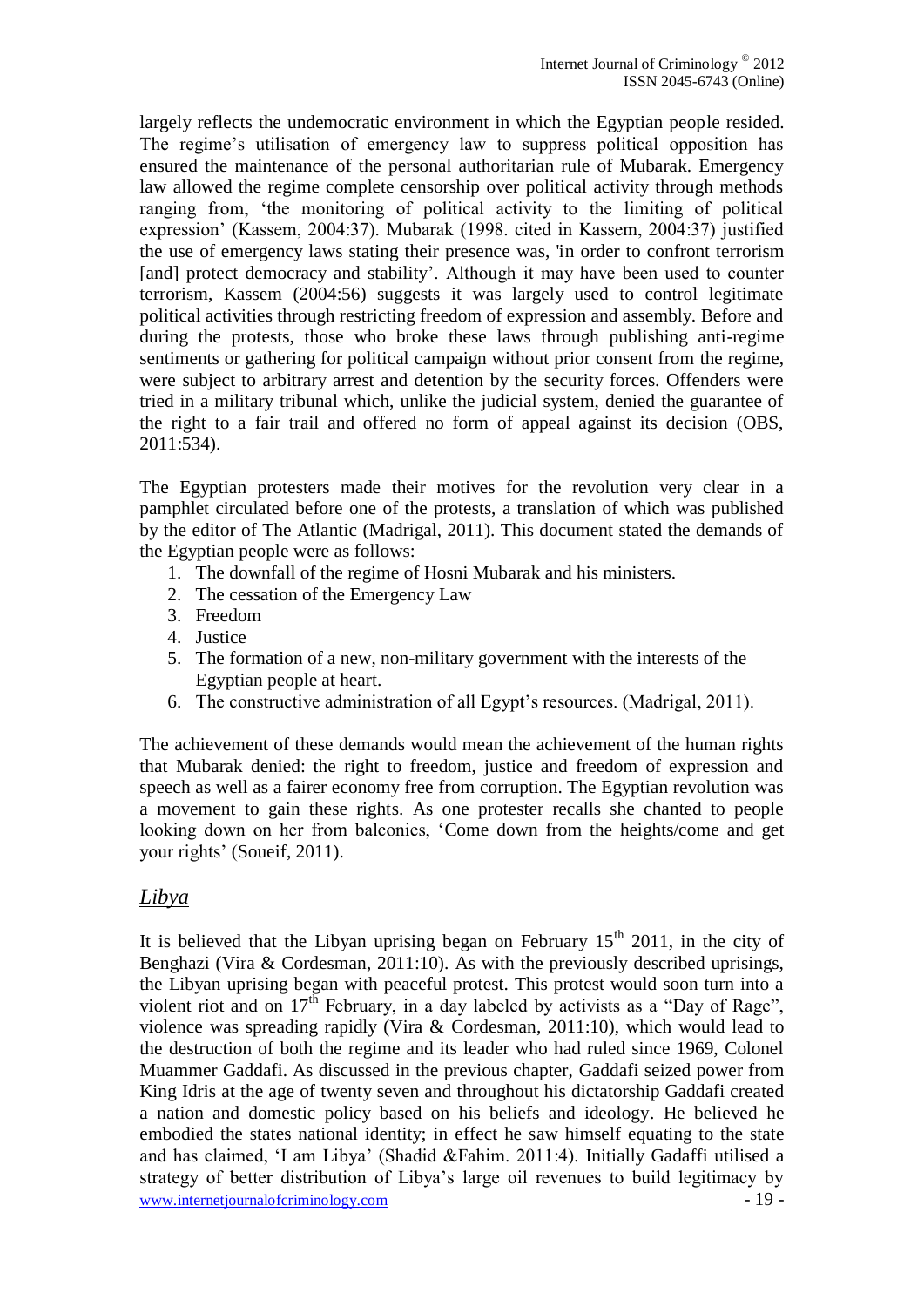'ensuring that the man on the street felt the benefits of Libya's skyrocketing wealth' (Kawczynski, 2010:197). However, the regime would soon turn to other means of ensuring their authority than simply legitimacy amongst the people, such as oppression and violence, which would eventually delegitimise the regime.

The motives behind the Libyan uprising are widely publicised by activists and the new Libyan authorities. Indeed, in a statement, the Libyan Interim Transitional National Council (2011) stated, 'The Gaddafi regime has clearly proven its inability to assume its responsibility and to honor its vows in response to the demands and aspirations of the Libyan people for over four decades'. The statement goes on to ask the international community to, 'help the Libyan people put an end to further large scale crimes against the humanity'. Further motives for the uprising can be found in an open letter from revolutionary [Alaa al-Ameri](http://www.guardian.co.uk/profile/alaa-al-ameri) to Gaddafi's son Saif al-Islam which states:

'I grew up in fear of your father and your family, but I'm not afraid any more. If you choose to continue to reject our rights as humans, I for one will continue to fight you with every means at my disposal for as long as it takes, until we are free. But I have an advantage. My aim is the freedom of my country and my people…' (al-Ameri, 2011).

Although there is little doubt that the Libyan uprising and demand for the fall of Gaddafi's regime was influenced by events in Tunisia and Egypt, the Libyan people had their own reasons for rebellion focused around dissatisfaction with the regime. One such dissatisfaction, which surrounds human rights concerns, is evident in the event that sparked the uprising. On the  $15<sup>th</sup>$  February protesters gathered outside the city of Benghazi's police headquarters in reaction to the arrest and detention of human rights activist Fethi Tarbel (Vira & Cordesman, 2011:10). This event is closely linked with Gaddafi's history of human rights abuses as Fethi Tarbel, at the time of his arrest, was a lawyer working with the families of people detained in Tripoli's Abu Salim jail. In June of 1996 this jail was the location for one of Gadaffi's most notorious incidences of the regime's human rights abuse when, during violent clashes, 'Gaddafi's troops murdered 1,200 prisoners who had dared to protest against their dirty conditions' (Chulov & Smith, 2011). During protest and rioting activists displayed pictures of some of the dead men (Dziadosz, 2011), seemingly as a visual symbol of the violent regime they were fighting against. Gaddafi's regime has committed further violence and 'crimes against humanity' in the reported use of torture by security services. There have been 'credible reports' of torture and mistreatment of prisoners under Gaddafi's regime from both international and domestic human rights organisations (United Kingdom Foreign & Commonwealth Office, 2011:238). Although torture was illegal under the Gaddafi regime, it appears security forces were allowed to practice it with impunity. In response to such abuse 45 year-old activist, Hamida Muftah claimed, "We have been suffering for 41 years…Gaddafi has killed people and has taken educated people and put them in prison" (Dziadosz, 2011).

www.internetjournalofcriminology.com - 20 -Fethi Tarbel and the Abu Salim jail are also symbolic of the lack of political freedom suffered by Libyans under Gaddafi's rule. Abu Salim was used to detain government opponents and Islamist militants as part of a wider strategy of political repression by the regime. Gaddafi's regime heavily restricted its people's right to the freedoms of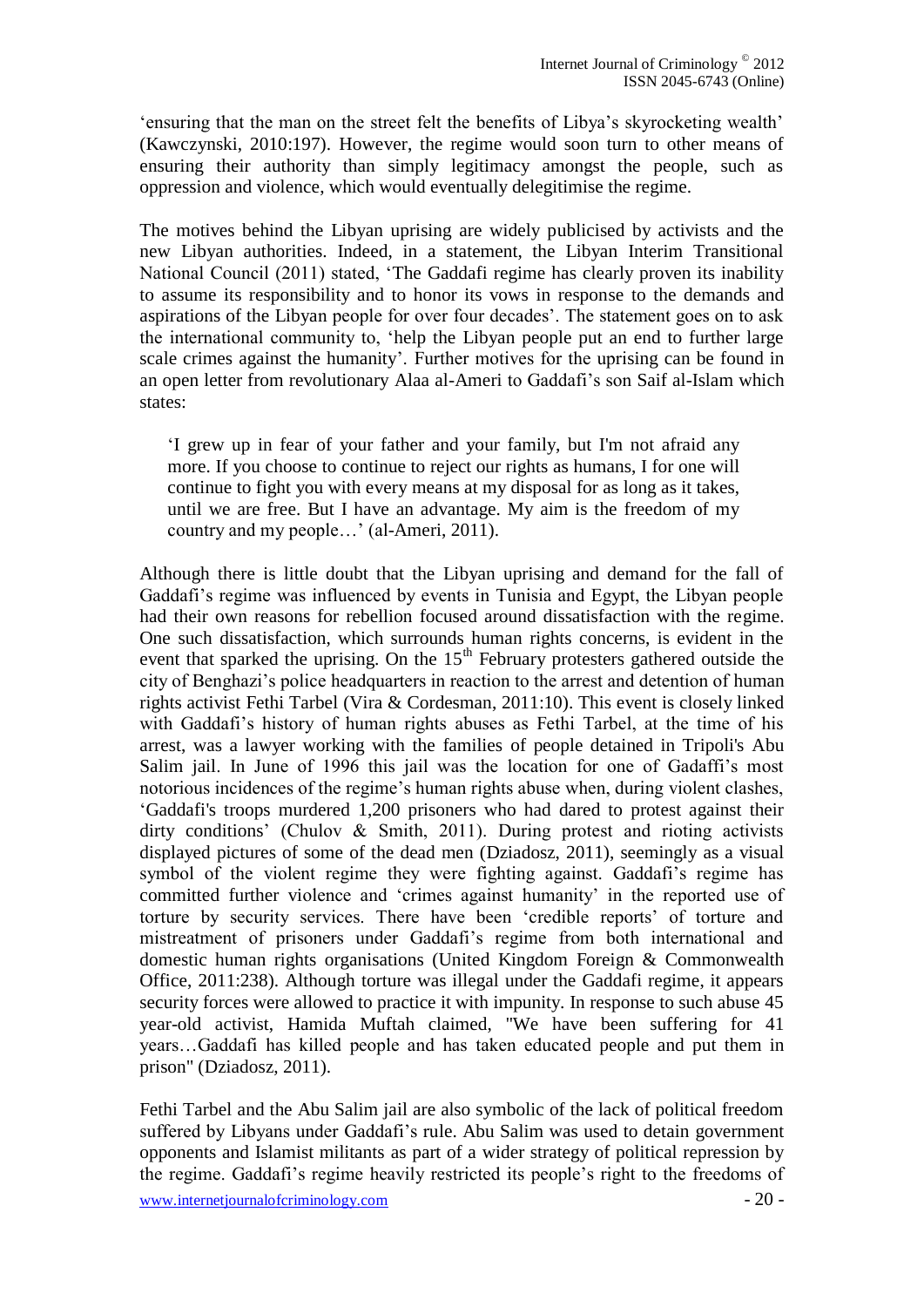expression, association and assembly in order to quell dissent or opposition to the dictatorship. Anyone who openly criticised the regime such as the media, political parties or individuals could be subject to arrest and possibly arbitrary detention (Amnesty International, 2011:210). Critics could also face prosecution under laws which criminalised peaceful decent such as the Penal Code and Law 71 of 1972. Such laws meant that critics of the regime could, for activities described by Amnesty International (2011:10) as amounting 'to no more than the peaceful exercise of freedom of expression and association', face severe punishment including the death penalty. One long term critic, protester Abdu Salem Mohamed, described how he had been protesting against Gaddafi (whom he refers to as "the devil") since 1974 during which time he had been arrested four times (Dziadosz, 2011).

Further to these human rights abuses, Ashour (2011) suggests that a number of social and economic factors contributed to Gaddafi's regime loosing legitimacy stating, 'surveys conducted by the United Nations and several international organizations, development rates in Libya are deplorable as the civil, health, and educational infrastructure has proved to be unable to cater to the needs of the Libyan people'. At the beginning of his rule Gaddafi, claiming to incorporate socialism into his ideology, invested heavily in social welfare and provided universal health and education (Kawczynski, 2010:197). However, in the later years of Gaddafi's rule Kawczynski (2010:197) claims 'expectations rose' but the quality of social services declined due to the 'Timult and poor planning that have characterised the Colonel's rule'. Faith was lost in social services, for example in health services where Ashour (2011) describes a, 'lack of trust in the Libyan medical system especially after more than 500 children in the Mediterranean city of Benghazi were infected with AIDS because of contaminated medical tools'.

#### *Chapter Analysis*

Upon coming to power Ben Ali, Mubarak and Gaddafi, seem to have built their legitimacy upon the requirement for state/military security. All three leaders justified force and suppression of internal dissent as the primary means of securing the state, as did past leaders, by emphasising a clear threat to state security. However whereas past leaders referred to the threat from the state of Israel, the modern leaders believed that Islamist militants or fundamentalists and internal dissent posed the greatest threat. Realist security was used internally to build legitimacy rather than as part of the post-colonial independence project. As such, it appears their citizens accepted the regimes legitimacy in return for the security they provided. However the use of force would also be used for securing the interests of the regime rather than its people. One could consider the primary interest of any state to be the security to govern, practice and maintain their individual political and cultural systems. Ayoob (1995, cited in Collins 2007:3) defines such security by exploring the term insecurity, stating it is 'defined in relation to vulnerabilities – both internal and external– that threaten or have the potential to bring down or weaken state structures, both territorial and institutional, and governing regimes'.

www.internetjournalofcriminology.com - 21 - However one would argue that such characteristics and the techniques employed to counter the vulnerabilities of the regimes would eventually lead to their downfall. From the previous discussion one can see that the regimes, through a realist traditional security policy, initially gained legitimacy however they failed to gain long term popular legitimacy mainly through a failure to provide human security. Indeed it would seem that it was largely in the name of state security that the regimes ignored the human security needs of their citizens. In order to maintain the authority of the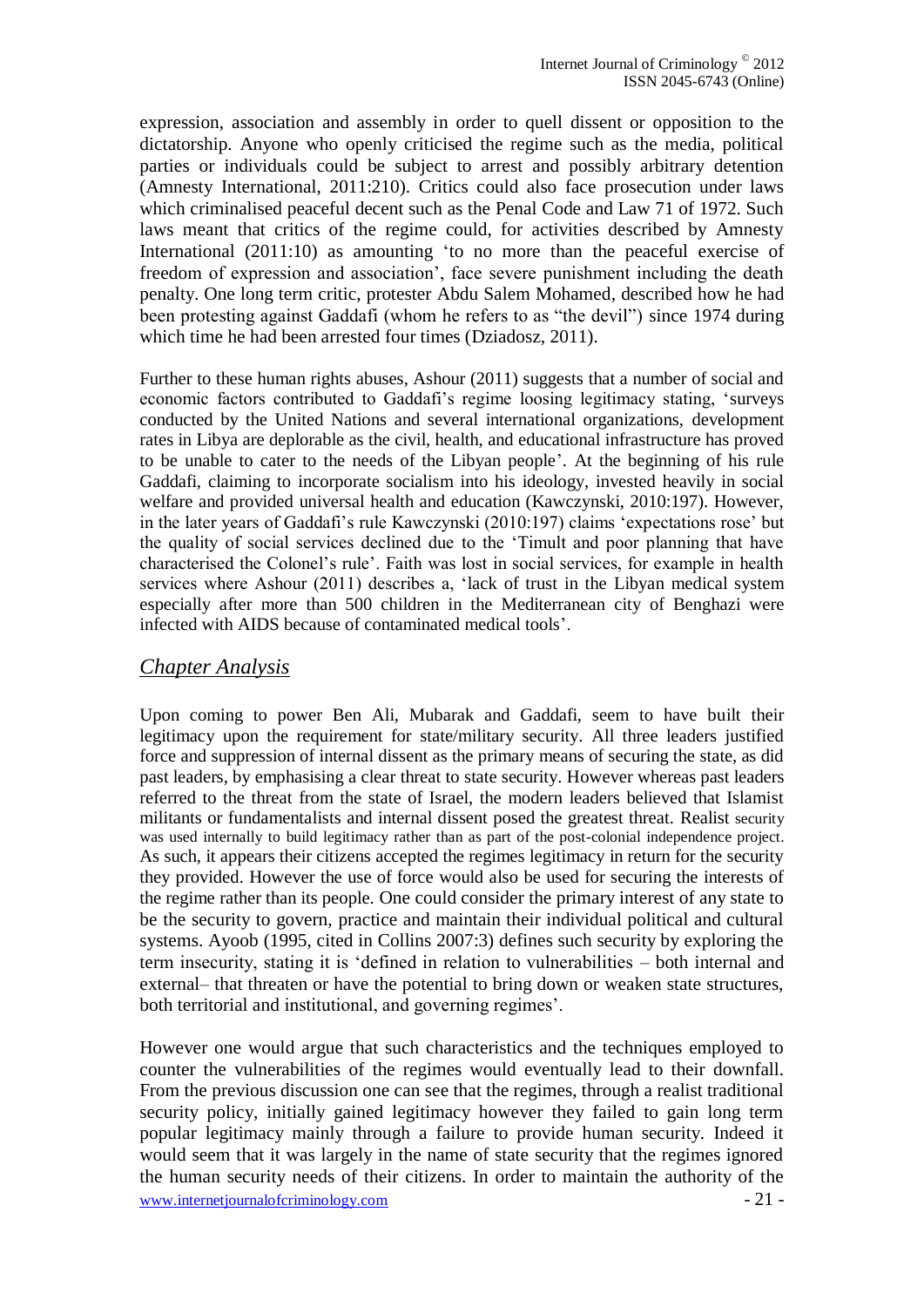state and therefore the regime, authorities employed tactics which subjected citizens to violations of the most basic requirement of human security – their basic human rights. Authoritarian regimes, through poor governance, denied them the rights to democracy, participation, justice, freedom of opinion and expression and subjected them to imprisonment, violence, torture and humiliation; all in order to purge the state of dissent and opposition to the regime. Using their authority, the corrupt regimes exploited their state's economies and built their own personal wealth and the wealth of those close to them, whilst ordinary citizens faced poverty and inequality.

It is clear to see from the rebel, journalistic and academic statements discussed in this chapter, that the uprisings were the culmination of years of regime ignorance regarding human security in favour of a realist security policy – an ignorance which had caused the suffering and mistreatment of the citizens of Tunisia, Egypt and Libya. Therefore the failure of the regimes to establish long term good relations and legitimacy with their citizens due to their imposition of power through violence in ignorance of the human security requirements of their citizens, ultimately led to the uprisings and their eventual demise.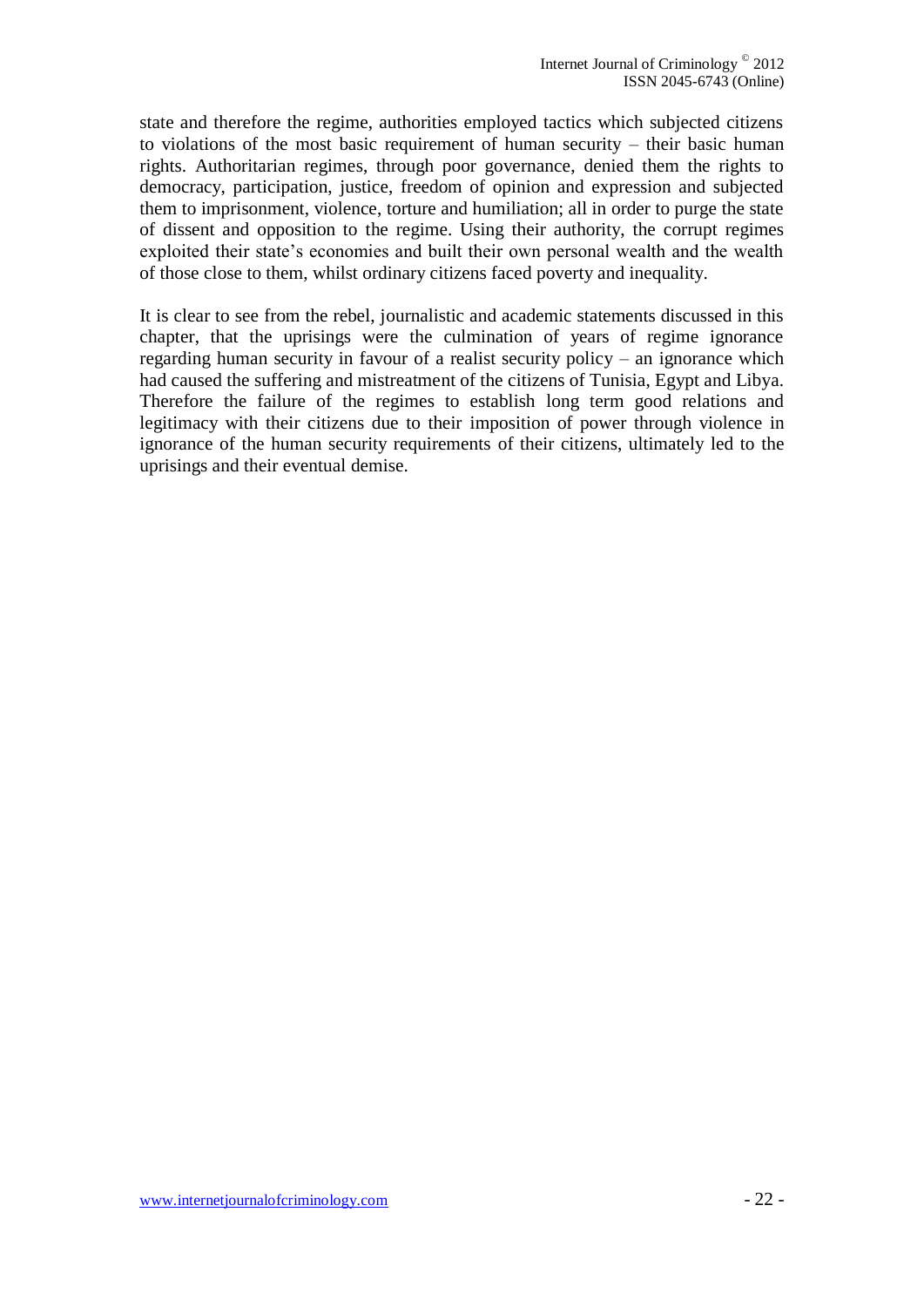### Conclusion

The concept of security is undoubtedly changing. Chapter one explored how the traditional concept of state security from external threats by military means was relevant and justifiable in the global political context of the colonial period. In the post-colonial Cold War period it remained, to some extent, relevant to the developed Western and non-Western states as both embarked on new political projects – weather as losing imperial power or gaining independence from it as described in chapter two, or establishing a new global role, as was the case with the US. For all of them the concept of sovereignty and independence from one another was crucial and realist security supplied the additional ideological and policy tool for this. However the failure of this model when applied to the states faced with post-colonial state building and intrastate wars throws into question the utility of the traditional concept of security in the modern world. The discussion in this work demonstrated that the suitability of the traditional realist paradigm to the practice of politics can be questioned, whereas the relevance of the human security paradigm should receive more attention. Not only has a failure to provide human security been recognised to contribute to wider international security concerns, importantly the study of the Arab Spring in chapter three has made visible the importance of human security to that of the state. Just as the protection of the state has been seen as the best way to protect other referent objects such as individuals, this study shows that providing human security can be vital to the protection of the state. The regimes of Ben-Ali, Mubarak and Gaddafi, through continuation and pursuit of state/regime security against internal threat through violent means, remained ignorant to the human security concerns surrounding their citizens; an ignorance that ultimately led to the downfall of the state under those regimes, as their citizens overthrew them. For many decades states which abuse their citizens have, through humanitarian intervention and lobbying by human rights organisations, been pressured into acknowledging the needs of their citizens. However the Arab Spring should shows the importance of placing human security into the forefront of the new Tunisian, Egyptian and Libyan government's security policies and importantly, those of the international community as it witnesses the consequences of ignoring it.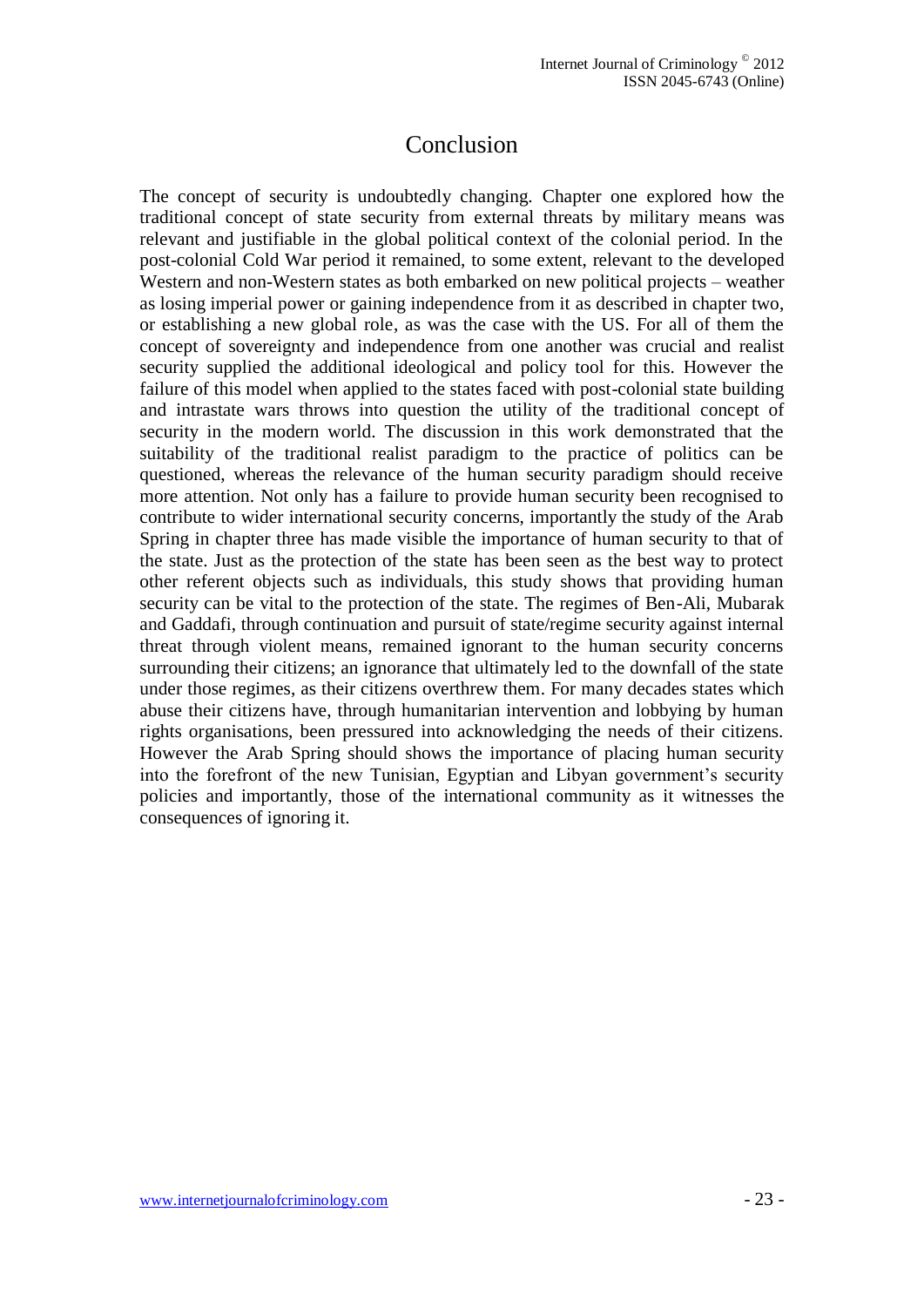# Bibliography

Abouzeid, R. (2011). Assad and Reform: Damned if He Does, Doomed if He Doesn't. *Time.*  [Online]. Available at: <http://www.time.com/time/world/article/0.8599.2066970.00.html> [Accessed on: 26/10/11].

Abun-Nasr, J.M. (1987). *A History of the Maghribin the Islamic Period.* Canbridge: Cambridge University Press.

al-Ameri, A. (2011). An open letter to Saif al-Islam Gaddafi. *The Guardian,* [online]. Available at: < http://www.guardian.co.uk/commentisfree/2011/apr/14/saif-al-islam-gaddafiopen-letter?CMP=twt\_gu> [Accessed:25/03/12].

Aldrich, R. (1996). *Greater France: A History of French Overseas Expansion.* Hampshire: Palgrave.

Alexander, C. (2010). *Tunisia: Stability and Reform in the Modern Maghreb.* Abingdon: Routledge.

Alexander, C. (2011). [Tunisia's protest wave: where it comes from and what it means.](http://mideast.foreignpolicy.com/posts/2011/01/02/tunisia_s_protest_wave_where_it_comes_from_and_what_it_means_for_ben_ali) *Foreign Policy.* [online]. Available at: <http://mideast.foreignpolicy.com/posts/2011/01/02/tunisia\_s\_protest\_wave\_where\_it\_comes from and what it means for ben ali > [Accessed: 10/03/2012].

al-Sayyid Marsot, A.L. (1985). *A Short History of Modern Egypt.* Cambridge: Cambridge University Press.

Amida, A. A. (2009). *The Making of Modern Libya: State Formation, Colonization, and Resistance.* Albany: State University of New York Press.

Amnesty International. (2011). *Amnesty International Report 2011: The State of the World's Human Rights.* London: Amnesty International Ltd.

Anderson, L. (2011). Demystifying the Arab Spring: Parsing the Differences Between Tunisia, Egypt, and Libya. *Foreign Affairs,* 90(3), pp.2-7.

Anghie, A. (2004). *Imperialism, Sovereignty and the Making of International Law.*  Cambridge: Cambridge University Press.

Arieff, A. (2011). *Political Transition in Tunisia.* [pdf]. Available at: <http://fpc.state.gov/documents/organization/156511.pdf> [Accessed:07/03/12].

Ashour, R. (2011). Local factors contributed to Libya revolt. *Al Araiya,* [online]. Available at:< http://www.alarabiya.net/articles/2011/02/22/138732.html> [Accessed:27/03/12].

Associated Press in Cairo. (2011). [Anger in Egypt as police who killed Khaled Said get seven](http://www.guardian.co.uk/world/2011/oct/26/khaled-said-police-sentenced)  [years.](http://www.guardian.co.uk/world/2011/oct/26/khaled-said-police-sentenced) *The Guardian*,  $27<sup>th</sup>$  Oct 2011. p.24.

Axworthy, L. (2001). Human Security and Global Governance: Putting People First. *Global Governance,* 7(1), pp.19-23.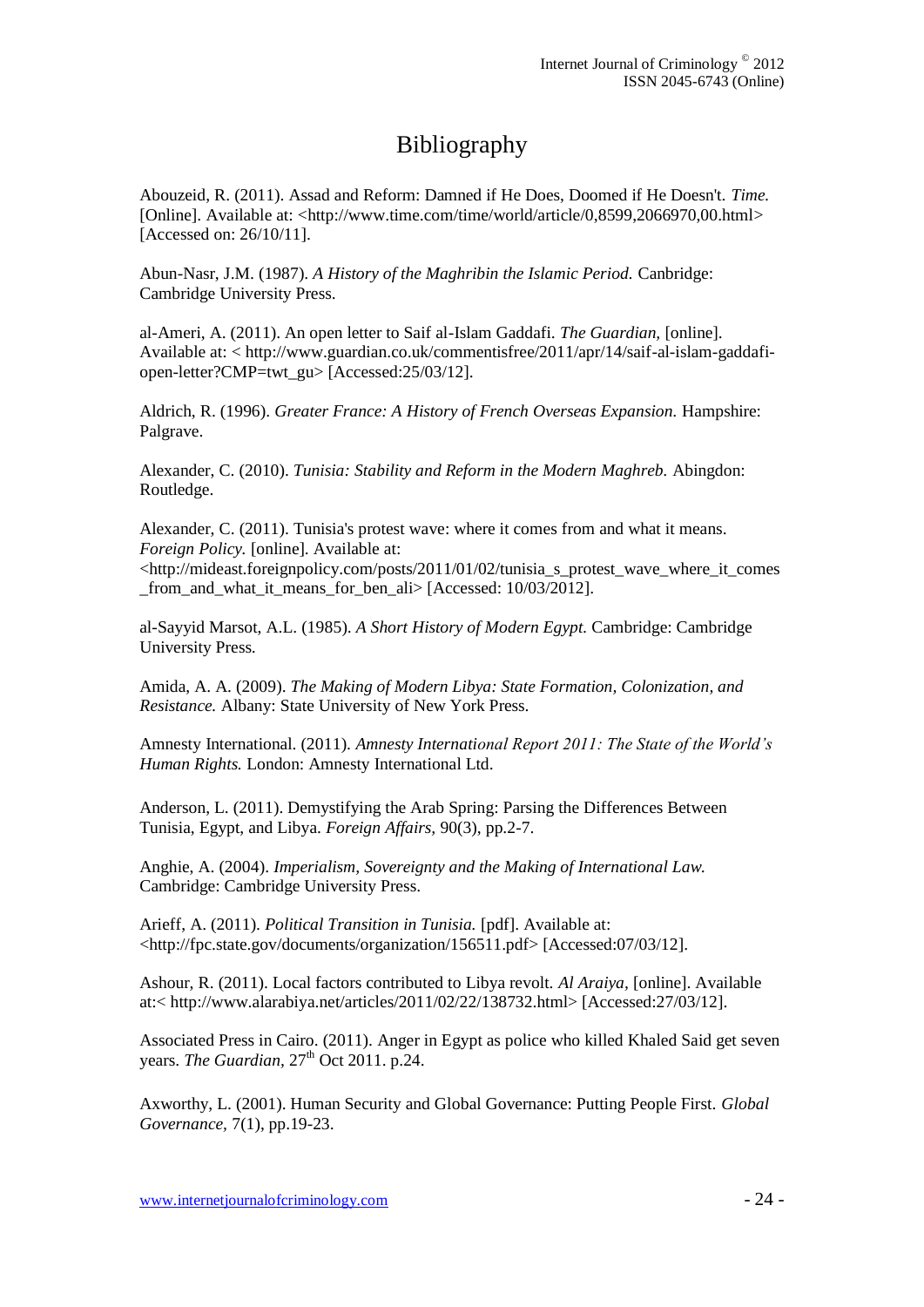Baldwin, D.A. (1997). The concept of security. *Review of International Security Studies,* 23, pp. 5-26.

Bearman, J. (1986). *Qadhafi's Libya.* London: Zed Books Ltd.

Betts, R.F. (1998). *Decolonisation.* London: Routledge.

Borowiec, A. (1998). *Modern Tunisia: A Democratic Apprenticeship.* Westport: Praeger Publishers.

Botman, S. (1991). *Egypt from Independence to Revolution, 1919-1952.* New York: Syracuse University Press.

Boyle, K. & Simonsen, S. (2004). Human Rights, Human Security and Disarmament.*UNIDIR Disarmament Forum.* [Online]. Available at: < http://www.unidir.org/pdf/articles/pdfart2137.pdf> [Accessed: 20/12/11].

Brighton, P. & Foy, D. (2007). *News Values*. London: Sage.

Brooker, P. (1995). *Twentieth-Century Dictatorships: The Ideological One-Party State.* London: Macmillan Press Ltd.

Bureau of Human Rights, Democracy and Labour. (2011). *2010 Human Rights Report: Tunisia.* [pdf]. Available at: < http://www.state.gov/j/drl/rls/hrrpt/2010/nea/154474.htm> [Accessed: 10/03/2012].

Buzan, B. & Hansen, L. (2009). *The Evolution of International Security Studies.* Cambridge: Cambridge University Press.

Buzan, B. (1991). *People, States and Fear.* 2<sup>nd</sup> ed. Hemel Hempstead: Harvester Wheatsheaf.

Buzan, B. Wæver, O & de Wilde, J. (1998). *Security: A New Framework For Analysis.*  London: Lynne Rienner Publishers, Inc.

Campbell, D. (1998). *Writing Security: United States Foreign Policy and Politics of Identity.*  Revised ed. Manchester: Manchester University Press.

Cavendish, M. (2007). *World and Its Peoples: Arabian Peninsula.* [online]. New York: Marshall Cavendish Corporation. Available through: Google Books < http://books.google.com/> [Accessed: 19/02/12].

Chamberlain, M. (1998). *The Longman Companion to European Decolonisation in the Twentieth Century.* New York: Longman.

Chebib, N.K.. & Sohail R.M. (2011). The Reasons Social Media Contributed To The 2011 Egyptian Revolution. *International Journal of Business Research and Management (IJBRM),*  2(3). pp.139-162.

Chulov, M. & Smith, D. (2011). Search for Tripoli prison massacre victims seeks to heal old wounds. *The Guardian,* [online]. Available at: < http://www.guardian.co.uk/world/2011/sep/09/search-victims-tripoli-prison-massacre> [Accessed:27/3/2011].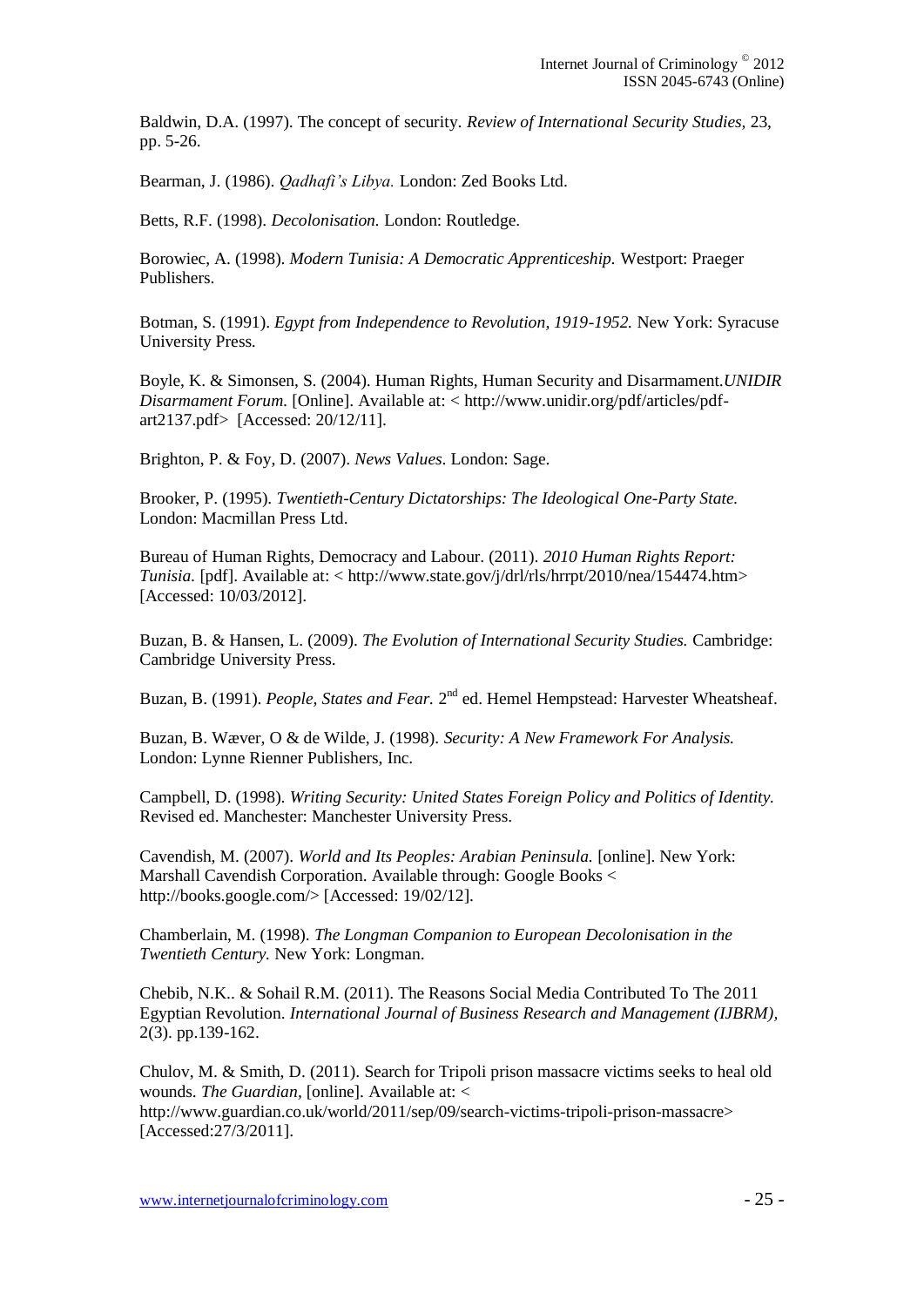CIA. (2012). *The World Fact Book: Tunisia.* [online]. Available at: <https://www.cia.gov/library/publications/the-world-factbook/geos/ts.html> [Accessed: 08/03/2012].

Collins, A. (2007). *Contemporary Security Studies*. New York: Oxford University Press Inc.

Commission on Human Security. (2003). *Human Security Now.* [Online]. Available at: <http://www.policyinnovations.org/ideas/policy\_library/data/01077/\_res/id=sa\_File1/> [Accessed on: 20/12/11].

Cotter, C (2010). *News Talk: Investigating the Language of Journalism.* Cambridge: Cambridge University Press.

Dannreuther, R. (2007). *International Security: The Contemporary Agenda.* Cambridge: Polity Press.

Davies, B.L. (1990). *Qaddafi, Terrorism, and the Origins of the U.S. Attack on Libya.*  [online]. New York: Praeger Publishers. Available through: Google Books < http://books.google.com/> [Accessed: 19/02/12].

De Candole, E.A.V. (1990). *The Life and Times of King Idris of Libya.* Published Privately by Muhammed Ben Ghalbon.

Dower, N. (2009). *The Ethics of War and Peace.* Cambridge: Polity Press.

Duiker, W.J. & Spielvogel, J.J. (2007). *World History Volume II: Since 1500*. 5<sup>th</sup> ed. Belmont: Thomas Wadsworth.

Dziadosz, A. (2011). Neglect, tribalism, history fuel east Libya revolt. *Reuters,* [online]. Available at: < http://www.reuters.com/article/2011/02/23/us-libya-east-rebellionidUSTRE71M6RM20110223> [Accessed: 27/03/12].

[el-Hamalawy,](http://www.guardian.co.uk/profile/hossam-el-hamalawy) H. (2011). Egypt's revolution has been 10 years in the making. *The Guardian.*  [online]. Available at: <http://www.guardian.co.uk/commentisfree/2011/mar/02/egyptrevolution-mubarak-wall-of-fear>. [Accessed: 20/03/12].

Freeland, C. (2011). The political wasteland of 'sultanistic' dictatorships. *The Globe and Mail (Canada).* Available through: Lexis Nexis. [Accessed: 24/10/2011].

Ghannouchi, R. (2012). *Statement by Ennahdha on the Anniversary of the Tunisian Revolution.* [online]. Available at: < http://www.ikhwanweb.com/article.php?id=29551> [Accessed: 09/03/2012].

Ghonim, W. (2012). *Revolution 2.0: The Power of the People is Greater than the people in Power, A Memoir.* New York: Houghton Mifflin Harcourt Publishing Company.

Gorard, S. & Taylor, C. (2004). *Combining Methods In Educational And Social Research.*  Maidenhead: Open University Press.

Gordon, J. (1992). *Nasser's Blessed Movement: Egypt's Free Officers and the July Revolution.* New York: Oxford University Press, Inc.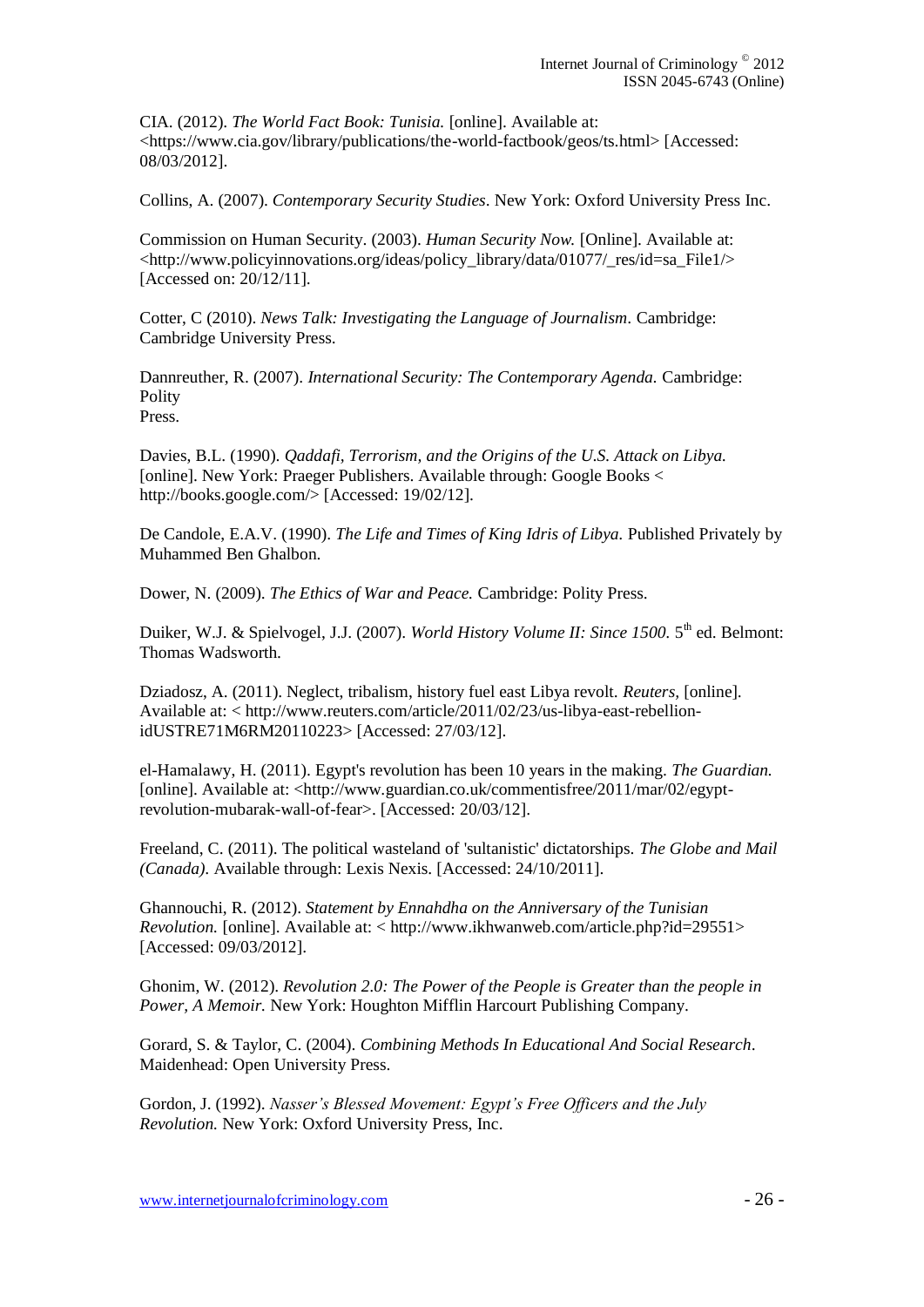Hahn, P.L. (1991). *The United States, Great Britain and Egypt, 1945-56: strategy and diplomacy in the early Cold War.* London: The University of North Carolina Press.

Haynes, J. (2001). Transnational religious actors and international politics. *Third World Quarterly,* 22(2), pp 143–158.

Holsti, K.J. (1996). *The State, War and the State of War.* Cambridge: Cambridge University Press.

Human Rights Watch. (2009). *Truth and Justice Cant Wait.* [online] Available at: <http://www.hrw.org/en/node/87096/section/1> [Accessed: 25/02/12].

Jebb, C.R., Hummel, L.J., Rios, L. & Abb, M.A. (2009). On the Margins: Insecurities in Niger and Chad. In: Purkitt, H.E. (ed). (2009). *African Environmental and Human Security in the 21st Century.* Amherst: Cambria Press.

Kassem, M. (2004). *Egyptian Politics: The Dynamics of Authoritarian Rule.* Boulder: Lynne Rienner Publishers, Inc.

Kawczynski,D. (2010). *Seeking Gaddafi.* London: Biteback Publishing.

Kegley, C.W. & Blanton, S.L. (2011)*. World Politics: Trend and Transformation.* 2011-2012 ed. Wadsworth: Cengage.

Ki-moon, B. (2012). *Statement Attributable to the Spokesperson for the Secretary-General on the anniversary of the Tunisian Revolution.* [online]. Available at: < http://www.un.org/sg/statements/?nid=5804> [Accessed: 09/03/2012].

King, R.J. (1999). Regime Type, Economic Reform, and Political Change in Tunisia. In: Zoubir, Y.H., ed. (1999). *North Africa in Transition: State, Society, and Economic Transformation in the 1990s*. Gainesville: University of Florida Press.

Krause, K. & Williams, M.C. (1996). Broadening the Agenda of Security Studies: Politics and Methods. *Mershon International Studies Review,* 40 (2), pp. 229-254.

Landman, T. (2006).Democracy and Human Security: Essential Linkages. In: International IDEA (ed). (2005). *Democracy, Conflict, and Human Security: Further Reading Volume 2.*  Stockholm: International IDEA.

Loomba, A. (2005). *Colonialism/Postcolonialism*. Oxon: Routledge.

MacQueen, B. (2011). *Q&A: What's behind the unrest?* [online]. Available at: <http://www.sbs.com.au/news/article/1473531/Q&A--What-s-behind-the-unrest-> [Accessed: 17/03/2012].

Madrigal, A. (2011). Egyptian Activists' Action Plan: Translated. *The Atlantic.* [online]. Available at: < http://www.theatlantic.com/international/archive/2011/01/egyptian-activistsaction-plan-translated/70388/>. [Accessed: 20/03/12].

McKenna, A. (2010). *The History of Northern Africa.* New York: Britannica Educational Publishing.

McQueen, R. & Knussen, C. (2002). *Research Methods for Social Sciences: An Introduction*. Harlow: Pearson Education Limited.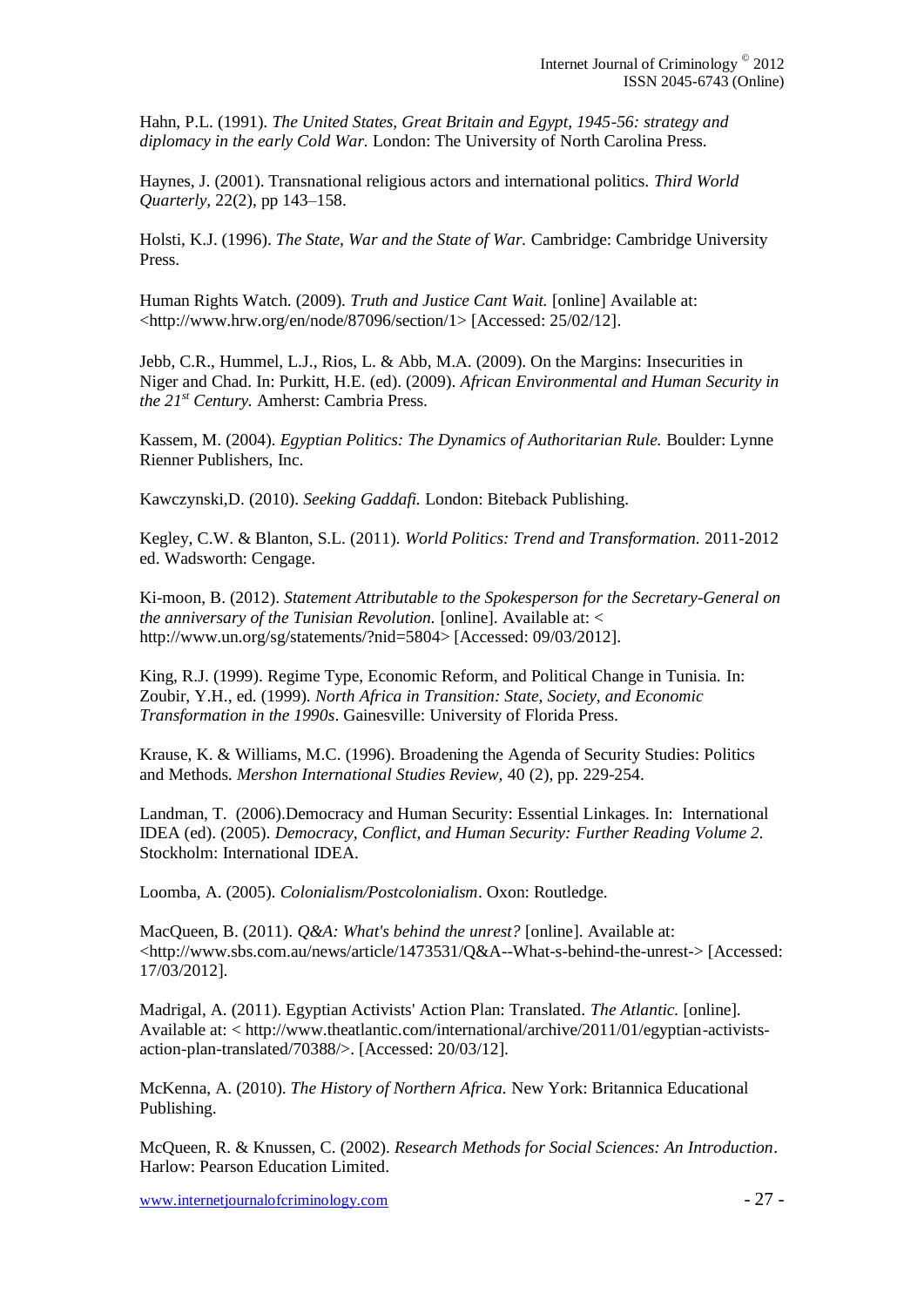Meredith, M. (2006). The Fate of Africa. *The Washington Post.* [Online]. Available at: <http://www.washingtonpost.com/wpdyn/content/discussion/2006/01/11/DI2006011101372.html> [Accessed:11/02/12] .

Meredith, M. (2006). *The State of Africa: A History of Fifty Years of Independence.* London: The Free Press.

Moore, C.H. (1965). *Tunisia Since Independence: The Dynamics of One-Party Government.*  London: Cambridge University Press.

Morgan, P. (2007). Security in International Politics: Traditional Approaches. In: Collins, A, ed. (2007). *Contemporary Security Studies.* Oxford: Oxford University Press.

Murphy, E. (1999). *Economic and Political Change in Tunisia: From Bourguiba to Ben Ali.* London: Macmillan Press Ltd.

Noor, N. (2011). *Tunisia: The Revolution that Started it All.* [online]. Available at: < http://www.iar-gwu.org/node/257> [Accessed: 08/03/2012].

OBS (The Observatory for the Protection of Human Rights Defenders). (2011). *Steadfast in Protest, Annual Report 2011*. [online]. Available at:< http://www.omct.org/files/2011/10/21443/obs\_2011\_uk\_complet.pdf>. [Accessed: 21/03/2012].

Oxford University Press. (1960). *The Oxford School Dictionary*. London: Oxford University Press.

Page, M.E. (ed). (2003). *Colonialism: An International Social, Cultural and Political Encyclopedia.* Santa Barbara: ABC-CLIO, Inc.

Paris, R.(2001). Human Security: Paradigm Shift or Hot Air?. *International Security.* 26 (2), pp. 87–102.

Pickett, H. (2012). Times Topics: Tunisia*. The New York Times,* [online] (last updated: 30/01/2012). Available at:

<http://topics.nytimes.com/top/news/international/countriesandterritories/tunisia/index.html?s cp=1&sq=tunisia%20pickett&st=cse> [Accessed:10/03/12].

Pillay, N. (2011). *The Tunisian Elections*. [online]. United Nations Office at Geneva. Available at:

<http://www.unog.ch/80256EDD006B9C2E/(httpNewsByYear\_en)/4D5EFFDDC0135370C1 2579300047ABE1?OpenDocument> [Accessed: 08/03/2012].

Robinson, P. (2008). *Dictionary of International Security.* [e-book]. Cambridge: Polity Press. Available at:

<http://books.google.co.uk/books?id=txXfqlflnRUC&printsec=frontcover&dq=dictiona ry+of+international+security&hl=en#v=onepage&q=dictionary%20of%20international%20se curity&f=false> [Accessed: 20/12/11].

Rousseau, J. (1973). *The Social Contract and Discourse*. London: J.M & Sons Ltd.

Sadiqi, L. (2011). *Tunisia: The revolution of the citizenry….a revolution without a head.* [pdf]. Arab Centre for Research and Policy Studies (Doha Institute). Available at: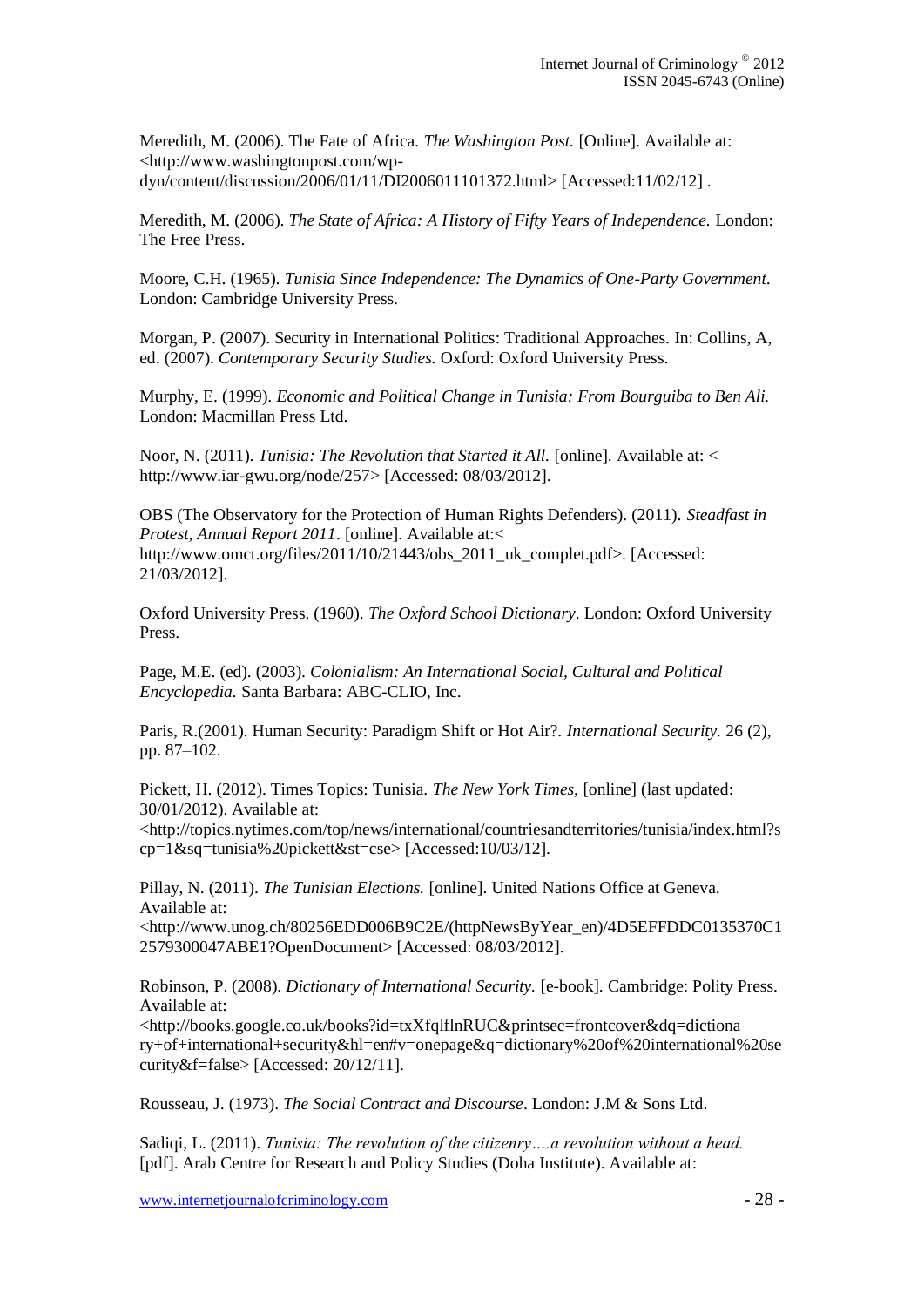<http://english.dohainstitute.org/file/pdfViewer/7f179303-b35c-4525-a803- 37c260a2607e.pdf> [Accessed: 08/03/12].

Santos, F.D. (2012). *Humans on Earth: From Origins to Possible Futures.* London: Springer.

Seddon, D. (2004). *A Political and Economic Dictionary of the Middle East.* [e-book]. London: Europa Publications. Available through: Google Books < http://books.google.com/> [Accessed: 13/02/12].

Shaw, S. J. & Shaw E.K. (1977). *History of the Ottoman Empire: Volume 2.* Cambridge: Cambridge University Press.

Simons, G. (2003). *Libya and the West: From Independence to Lockerbie.* Oxford: Centre for Libyan Studies.

Soueif, A. (2011). Diary of an Egyptian rebel: we will not turn back. *The Guardian.* [online]. Available at: < http://www.guardian.co.uk/world/2011/feb/04/egypt-rebel-diary-ahdafsoueif> [Accessed: 21/03/12].

Sullivan, K.L. (2009). *Muammar Al-Qaddafi's Libya.* [Online]. Minneapolis: Twenty-First Century Books. Available through: Google Books < http://books.google.com/> [Accessed:22/02/12]

Tadjbakhsh, S. & Chenoy, A.M. (2007). *Human Security: Concept and Implications.* Oxon: Routledge.

The Interim Transitional National Council. (2011). *The Interim Transitional National Council.* [online]. Available at: < http://www.ntclibya.org/english/the-statement/> [Accessed: 20/03/12].

Turner, B. (2006). *Suez 1956: The Inside Story of the First Oil War.* London: Hodder & Stouhgton Ltd.

United Kingdom Foreign & Commonwealth Office. (2011). *Human Rights and Democracy: The 2010 Foreign and Commonwealth Office Report.* London: HMSO.

United Nations Development Programme. *Human Development Report, 1994*. [Online]. New York: Oxford University Press. Available at: <http://hdr.undp.org/en/reports/global/hdr1994/chapters/> [Accessed 20/12/11].

Vandewalle, D. J. (2006). *A History of Modern Libya.* Cambridge: Cambridge University Press.

Vandewalle, D. J. (ed). (2008). *Libya since 1969: Qadhafi's Revolution Revisited*. New York: Palgrave MacMillan.

Varble, D. (2010). *The Suez Crisis.* New York: The Rosen Publishing Group, Inc.

Vira, V. & Cordesman, A.H. (2011). *The Libyan Uprising: An Uncertain Trajectory.* Washington: Centre for Strategic and International Studies.

Wahba, K. (2011). The Egyptian Revolution 2011: The Fall of the Virtual Wall -The Revolution Systems Thinking Archetype. In: Systems Dynamics Society. *29th International System Dynamics Conference*. [pdf]. Washington DC, USA 24-28 July 2011. Available at: <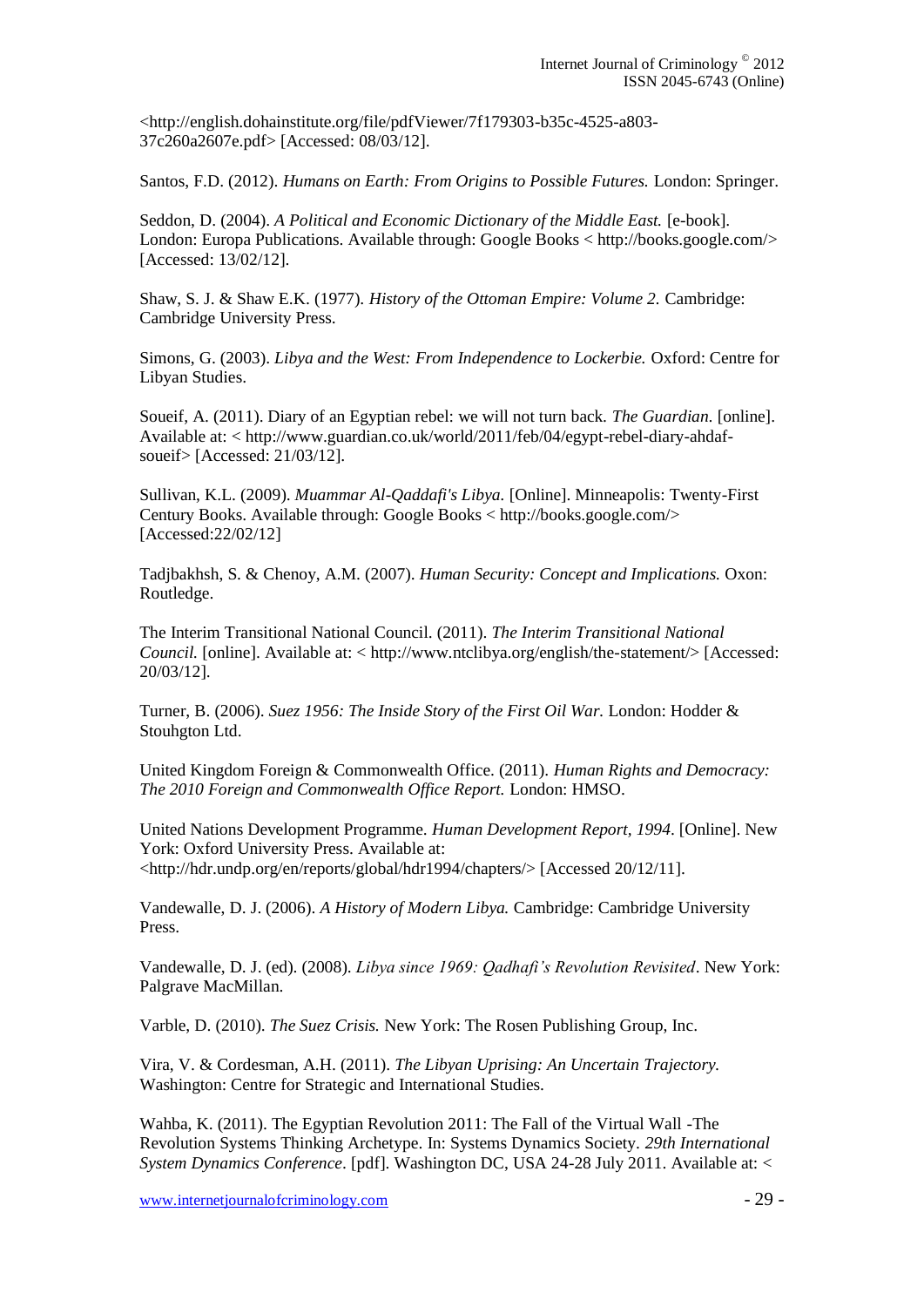http://www.systemdynamics.org/conferences/2011/proceed/papers/P1436.pdf>. [Accessed: 11/03/12].

Walt, S.M. (1991). The Renaissance of Security Studies. *International Studies Quarterly*, 35(2), pp. 211-239.

Walzer, M. (2006). *Just and Unjust Wars*. 4<sup>th</sup> ed. New York: Basic Books.

Wheeler, D., Clammer, P. & Filou, E. (2010). *Tunisia.* London: Lonely Planet.

Whitaker, B. (2010). How a man setting fire to himself sparked an uprising in Tunisia*. The Guardian,* [online]. Available at: <http://www.guardian.co.uk/commentisfree/2010/dec/28/tunisia-ben-ali> [Accessed: 11/03/2012].

Wolfers, A. (1952). National Security as an Ambiguous Symbol. *Political Science Quarterly,*  67 (4), pp. 481-502.

Wright, J. (1981). *Libya: A Modern History.* Beckenham: Croom Helm Ltd.

Young, R.S.C. (2003). *Postcolonialism: A Very Short Introduction.* New York: Oxford University Press.

Zunes, S. & Laird, J. (2011). *Egyptian Independence: 1919-22.* [Online]. Available at: <http://www.nonviolent-conflict.org/index.php/movements-and-campaigns/movements-andcampaigns-summaries?sobi2Task=sobi2Details&catid=23&sobi2Id=33>. [Accessed:11/02/12].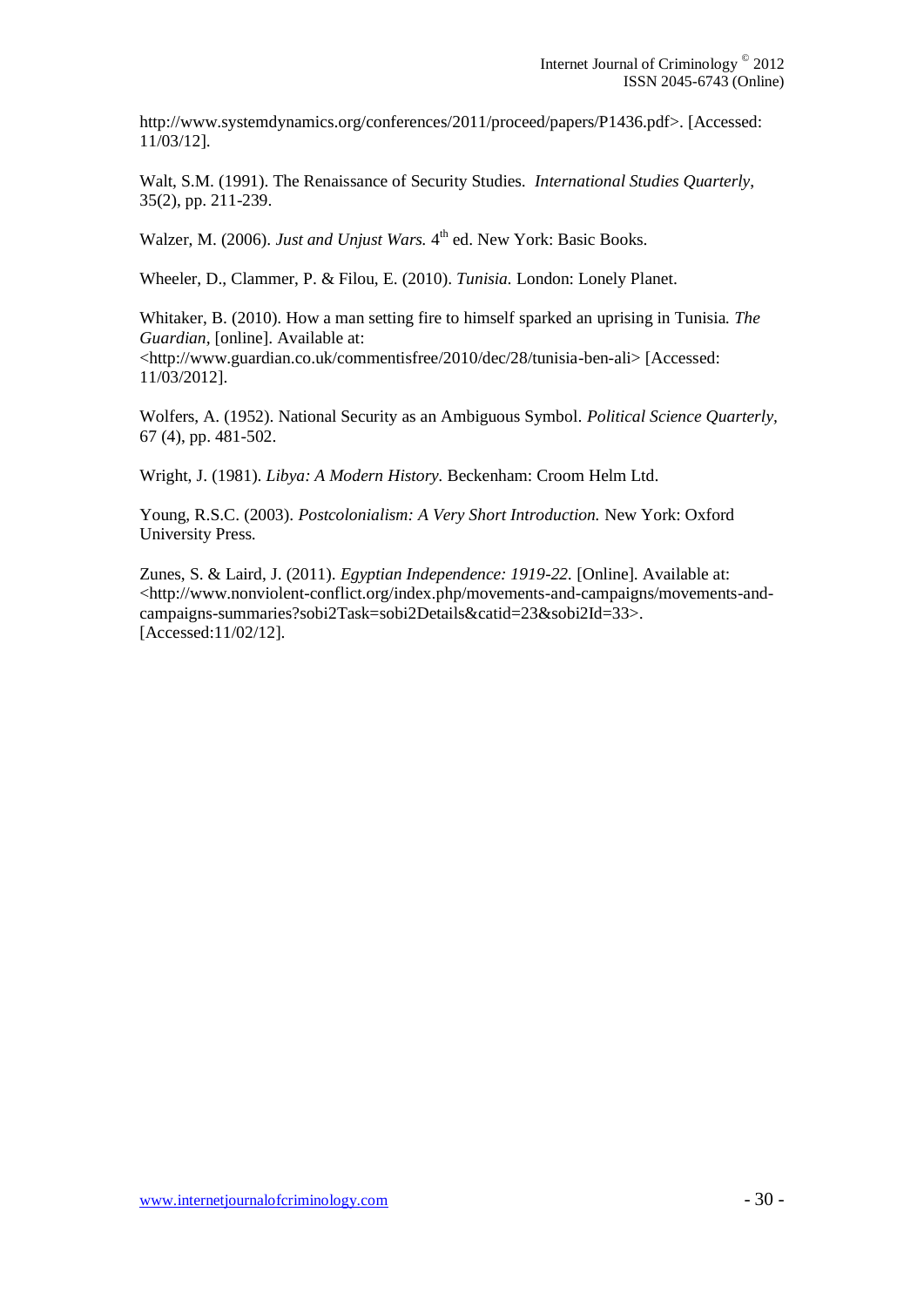# Appendix 1- Extracts from a leaflet distributed during Egyptian protests

Full document available at:

[http://www.theatlantic.com/international/archive/2011/01/egyptian](http://www.theatlantic.com/international/archive/2011/01/egyptian-activists-action-plan-translated/70388/)[activists-action-plan-translated/70388/](http://www.theatlantic.com/international/archive/2011/01/egyptian-activists-action-plan-translated/70388/)



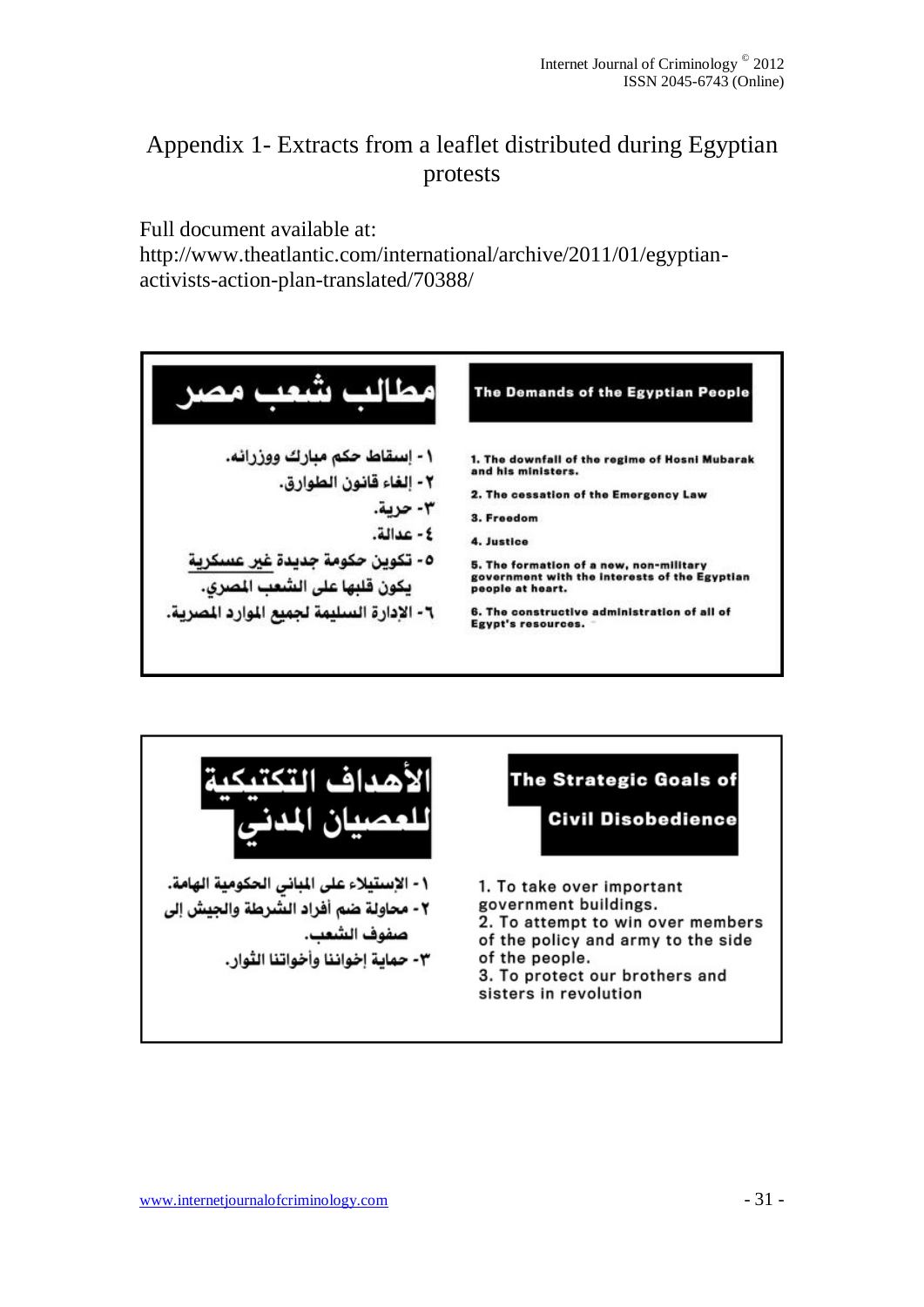